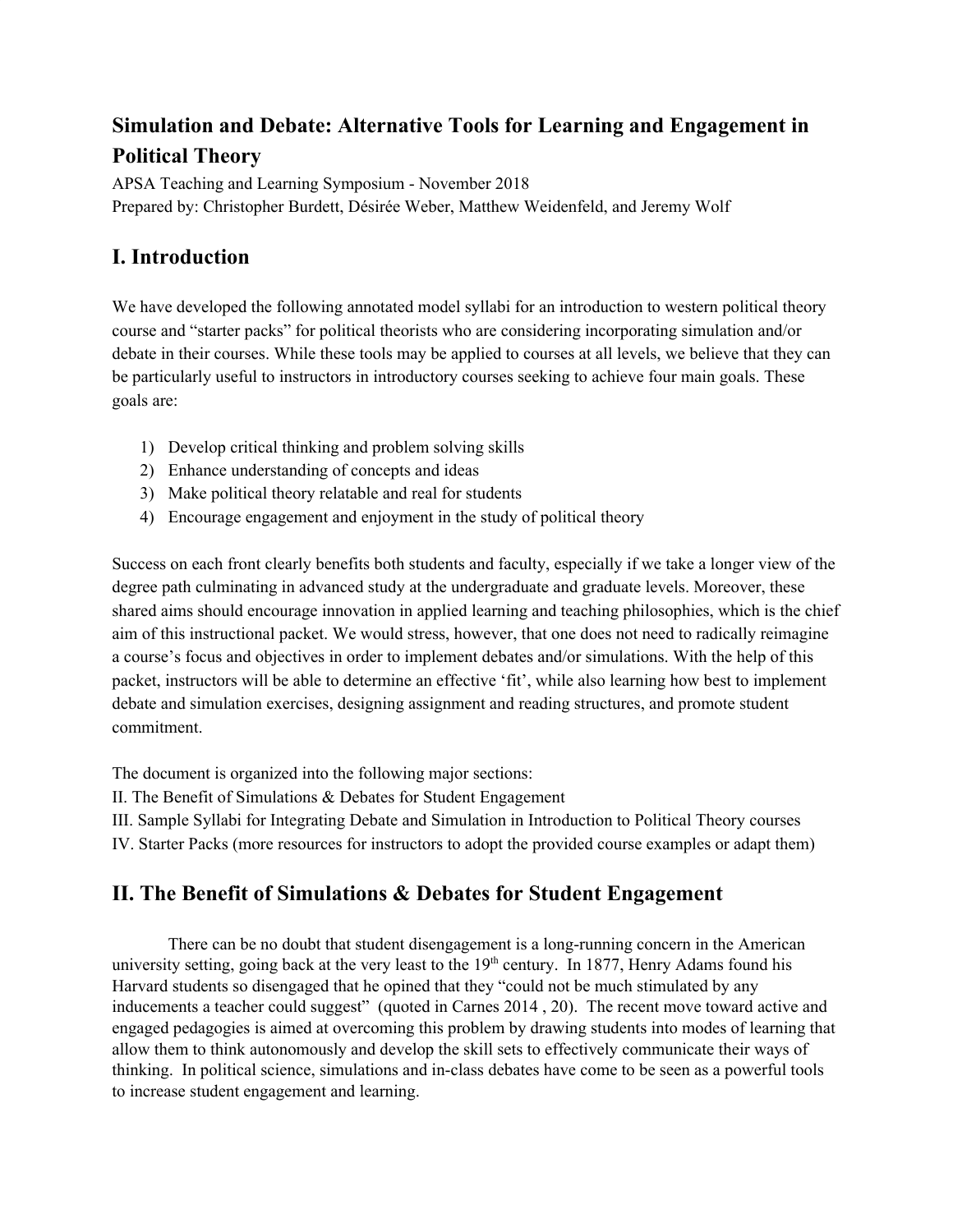Within three subfields in political science, the trend toward the use of simulations and debates has caught on and the assessment of simulations using formal evidence has exploded. Lightcap (2009), for instance, has argued that simulations stimulate both learning and engagement in political science courses. Within the teaching of American politics, prior evaluations found simulations increases student learning (Frederking 2005) and promotes the understanding of complex political processes (Mariani and Glenn 2014). Fliter (2009) has described how to design a simulation for the teaching of constitutional law that is designed to foster higher order thinking. In the teaching of international relations, Shellman and Turan (2007) found that simulations enhanced student knowledge of complex international relations theories. While Giovanello, Kirk, and Kromer (2013) found that the use of a simulation increased student enthusiasm for an introductory international relations course. In comparative politics, Galatas (2006) found that a European Union simulation had positive impacts on student learning.

Given the difficulties of engaging students in the abstract ideas involved in political theory courses, as well as the historical distance involved with the study of texts in political theory, one would expect the wide usage of active pedagogies, including simulations and role-immersive debates, in the teaching of political theory. Yet, the use of simulations in political theory has lagged behind; for instance, Moore (2011) reports that only 18.2 percent of political theorists use simulations occasionally or more. Given the powerful effects that Gorton and Havecroft (2012) and Weidenfeld and Fernandez (2016) have found on student learning through the use of role-immersive simulations in political theory, this package of materials is designed to help instructors new to these strategies to incorporate them into their own courses in the history of political thought.

Debate can play a similar, but not identical, role in engaging students. Debate activities are a great pedagogic tool to incorporate into courses because the basic structure of debate is versatile and can be amended to fit a large variety of course structures, participant numbers and learning goals. At its core, debate activities require identifying a central resolution or question to which at least two respondents present differing positions. These positions are developed on the basis of and supported by evidence. Additionally, respondents are challenged to rebut counter-arguments and resolve the debate in their favor despite the objections presented.

As Gary Fine notes in a discussion of the merits of debate:

Debate involves not only the acquisition of knowledge, but a set of verbal and research skills that all persons, not only debaters, use: techniques of persuasion and reasoning. To be competent, one must acquire information processing skills: the ability to gather, organize, and present information. To induce another to ratify one's claims demands facility with words and with evidence. Those who acquire professional skills learn to put forth a line of discourse, and to counter alternate arguments. Learning how to talk—to argue, to counter, and to persuade—is such a critical skill that an explicit focus on how this skill is acquired seems valuable but, surprisingly, has been largely ignored (Fine 2001).

However, unlike simulation, debate need not be immersive. By allowing students to represent (rather than embody) the position of a given thinker, debate can provide a distance from the ideas that enables students to focus on the merits of a given argument, rather than on their personal feelings or opinions respecting that argument.

The two tools are complementary, but also separable. That is, while instructors need not use both tools in a given course, we believe that they can be productively combined (as described in the model syllabus below). Specifically, we believe that debate activities can work towards the four learning goals articulated above while also preparing students for the immersive experience of a simulation activity.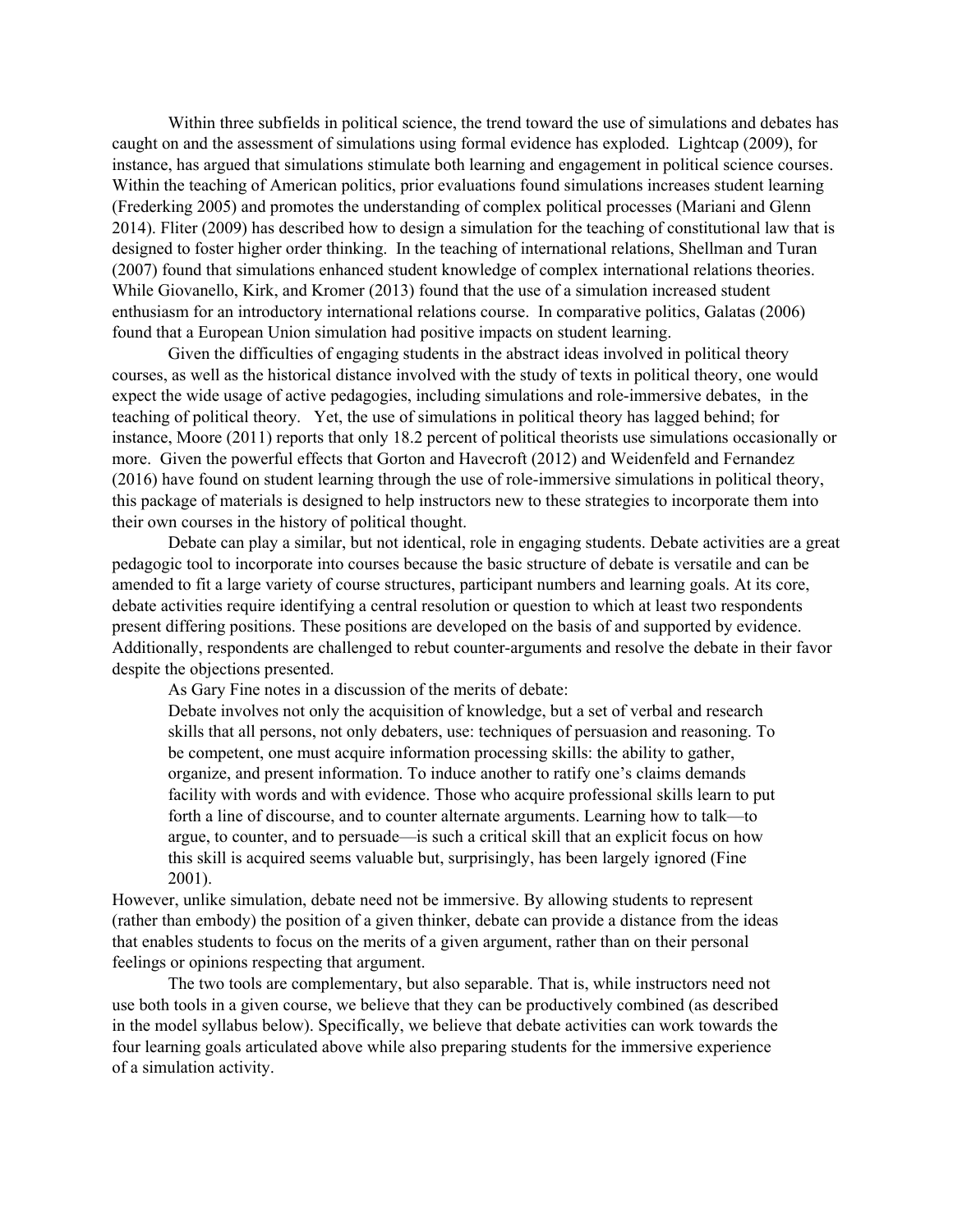### **III. Sample Syllabi**

The following syllabi provide examples of course structures that involve either debate or simulations. These offer suggestions with respect to assignments and scheduling so as to maximize effectiveness and ensure preparation. One size need not fit all, however, as instructors may wish to vary course content as well as the timing and frequency of debates/simulations. Furthermore, syllabi should be adapted to accommodate differences in course size and availability of instructional resources. (The sample syllabi below were originally designed for small-to-mid-sized courses.)

#### **A. Sample Syllabus: Debate**

**Course Format** This sample syllabus fully integrates a series of in-class debates over the course of the semester with both the course/unit themes and the analytical papers that students write on a thinker in each unit. The readings are selected in part so that major thinkers can be grouped into of sets of 3 which then serve as the basis for periodic in-class debates. Because of limited class time and the need to keep the basis of all strudents' grades the same, each students is assigned either an opening speaker or participant role in the three debates. When they serve as opening speakers, students represent the arguments of one thinker from that unit as they pertain to the course/unit themes (or whatever other prompts are provided: in this case the relevance of their chosen thinker to contemporary political issues). During the class session, each opening speaker presents their prepared remarks, works with the other students that presented on the same speaker to exchanges counter-arguments with the other two groups, and participates in the wider discussion that includes the whole class. In this way, the debates encourage students to (1) understand the arguments of the thinkers by representing and defending them, (2) compare their arguments to other thinkers, and (3) relate them to the course/unit themes, concepts, or key questions. The thinker that a student chooses (or is assigned) is then also the basis of their analytical paper that they write for each unit.

#### **Introduction to Political Theory**

#### **Course Description**

This course gives a general introduction to the study of political theory. The objective is to examine a representative set of texts from the history of political thought, and to discuss how they separately and collectively develop political theories and have resulted in contemporary political ideologies. To that end, this course investigates key themes in political thinking and surveys the development of those concepts in the history of Western thought. We will trace paradigmatic shifts in political ideas as they begin with the ancient Greeks and as they surface again in the 17th and 18th century European thought and make their way into the present day. Political ideas will be examined in the writings of Plato, Aristotle, Machiavelli, Hobbes, Locke, Rousseau, Kant, and Marx amongst others. We will challenge these ideas with the thinking of some prominent 20th century critics, including Arendt and Foucault.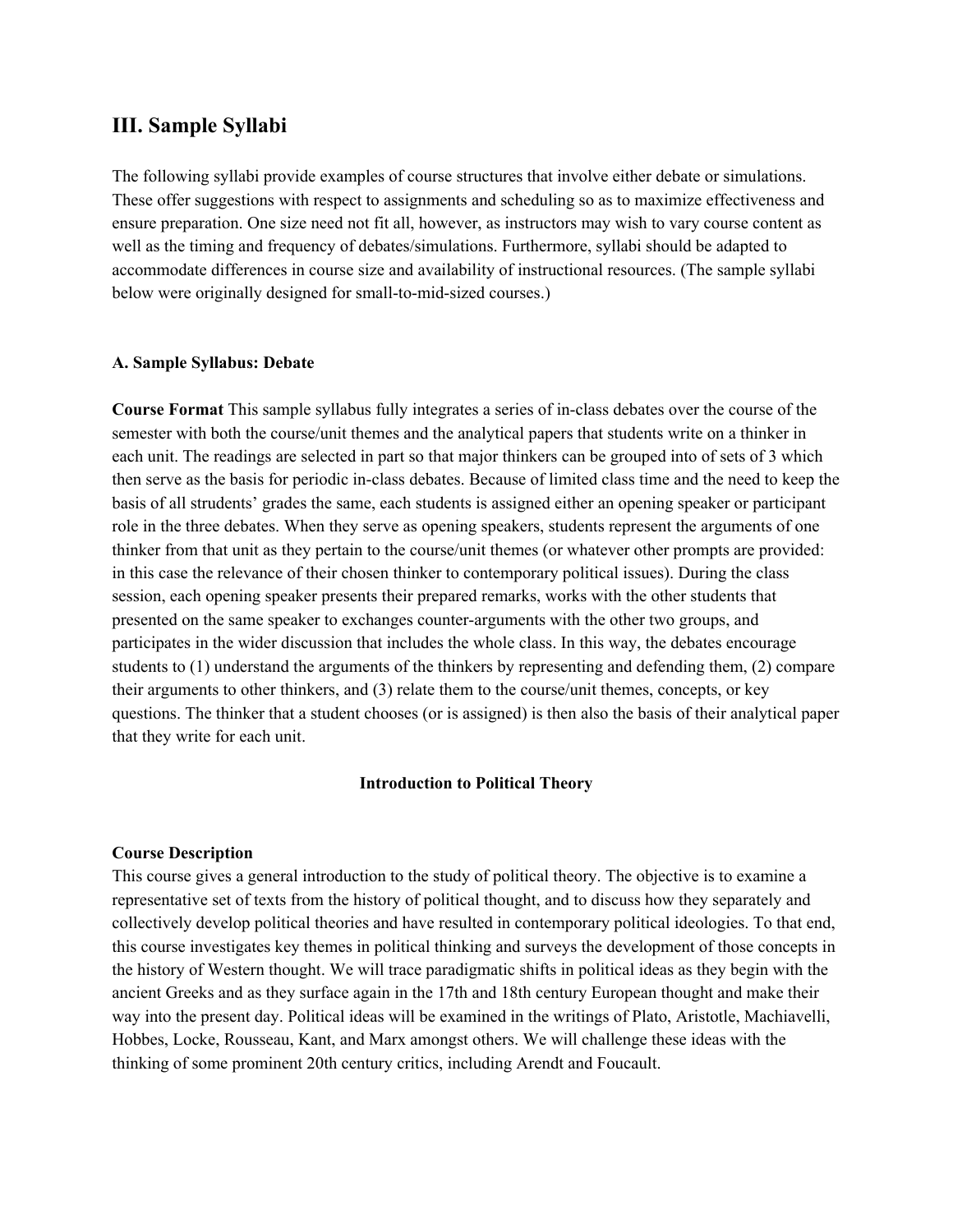Some of the thematic questions that will be discussed include: What is the role of power in a community? What is justice and what should be the means and ends of government? What kind of government should we create, and how will power be distributed? How should we prioritize our commitments to ideas like order, justice, liberty, and equality? What role do our material realities, our economies as well as our culture and customs play in the formation of our identities and our commitments? Through close textual readings and contextual analysis, we will test our own assumptions about politics and bring these resources to bear on contemporary issues. And, in so doing, we will attempt to further our understanding of contemporary politics.

#### **Student Learning Goals**

As a result of taking this course, students will be able to:

- demonstrate a familiarity with main themes of the field of political theory
- explain the main concepts used by the thinkers covered in the course
- evaluate the strengths and weaknesses of the arguments employed in the theories studied and compare them to other theories
- apply political theories and thereby analyze contemporary political issues
- formulate their own interpretations of the thinkers covered via the in-class debates, papers and exams.

#### **Required Text**:

Books denoted with an asterisk \* should be purchased in the specific edition listed below; others are widely available in multiple editions, all of which are acceptable.

● Plato / Benjamin Jowett (Translator), Six Great Dialogues: Apology, Crito, Phaedo, Phaedrus, Symposium, The Republic, Edition: 1st, 2007, Publisher: Dover Thrift Editions, ISBN-13: 978-0486454658, ISBN-10: 0486454657

If you choose to order a different edition, be sure to purchase a book that includes The Apology, Crito and The Republic and line numbers in the margins!

- Aristotle / Everson, Stephen (Ed.), Politics and Constitution of Athens, Edition: 2ND 1996, Publisher: Cambridge University Press, ISBN 13: 978-0-521-48400-8, ISBN 10: 0-521-48400-6
- Machiavelli, Niccolo, The Prince, Publisher: Penguin Random House, Edition: (REV), ISBN 13: 978-0-14-044107-9, ISBN 10: 0-14-044107-7
- \*Hobbes, Thomas / Tuck, Richard (Ed.), Leviathan, Edition: REV 1996, Publisher: Cambridge University Press, ISBN 13: 978-0-521-56797-8, ISBN 10: 0-521-56797-1 Locke, John / Macpherson, C.B. (Ed.), Second Treatise of Government, Edition: 1st, 1980, Publisher: Hackett Publishing Company, ISBN-13: 978-0915144860, ISBN-10: 0915144867
- \*Rousseau, Jean-Jacques / Scott, John T. (Editor, Translator), Major Political Writings of Jean-Jacques Rousseau, Edition: 2014, Publisher: University of Chicago Press, ISBN 13: 978-0-226-15131-1, ISBN 10: 0-226-15131-X

All other readings are denoted on the syllabus as (online) and will be posted as PDFs online.

#### **Course Requirements**

All students must read and actively contribute to the discussions in class. In addition to participating actively, students must complete the following assignments: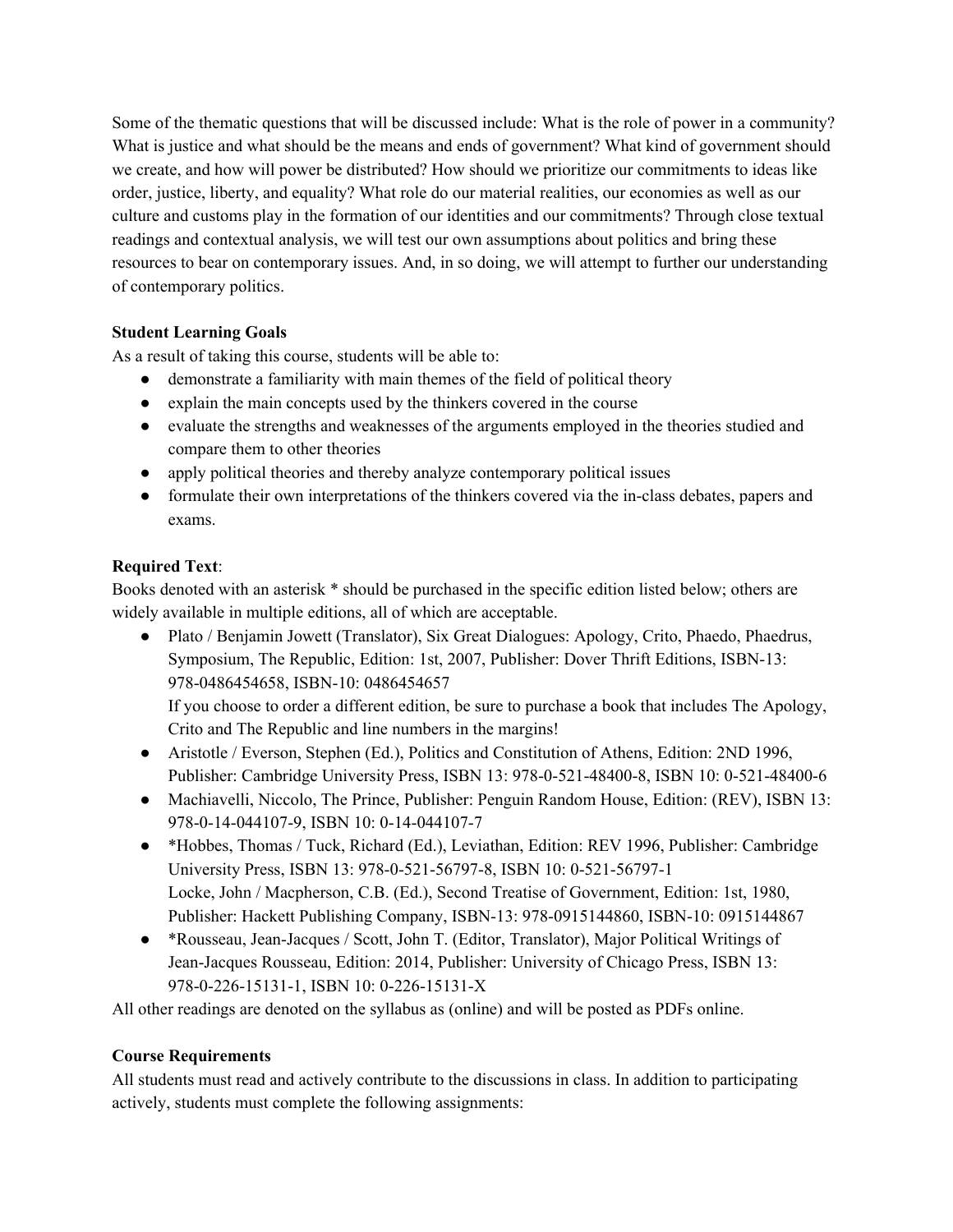- Preparation for, participation in and wrap-up for in-class debates
- Two 3-page analysis papers (complete the first prompt and one more of two provided prompts)
- Mid-term exam consisting of concept description and short essay questions (covers first half of course content)
- Final exam consisting of concept description, short essay questions and one longer essay question (covers second half of course content)

Please note that all papers must be handed in as a hard copy at the beginning of class on the day when the assignment is due. Late papers will be penalized with a reduction of a half letter grade for every day past the deadline.

The course grade is calculated as follows: Participation:  $5%$ Debates: 20% Analysis papers: 15% (X2) Mid-term Exam: 20% Final Exam: 25%

**Participation**: Participation is a combined measure of student engagement in the course (i.e. quality and quantity count!). The participation grade will be based on your in-class contributions that are not explicitly assigned to you: this may include voluntarily asking and answering questions or otherwise offering an opinion/example. Participation is, in part, a measure of your preparedness for class and how well that preparedness is demonstrated by verbally contributing to discussion. Attending office hours is not a substitute for other participation measures, but it is highly encouraged, especially if you are concerned about your participation grade.

**Debates**: Periodic in-class debates will allow students to explore course themes and allow us to test them against other thinkers. You will prepare a short written statement prior to (and directly participate in) one debate during the semester. You will be asked to write a follow-up summary after each of the three debates. More details will be shared in class.

#### **Course Plan**

**Introduction: What is Political Theory? Tuesday** Introduction to the course (no readings) **Thursday Tinder:** "Introduction" from *Political Thinking* (online) **Tinder:** Chapter 1, "Why Engage in Political Thinking?," from *Political Thinking* (online)

#### **Tuesday**

**Wolin:** Chapter 1, "Political Philosophy and Philosophy," from *Politics and Vision* (online)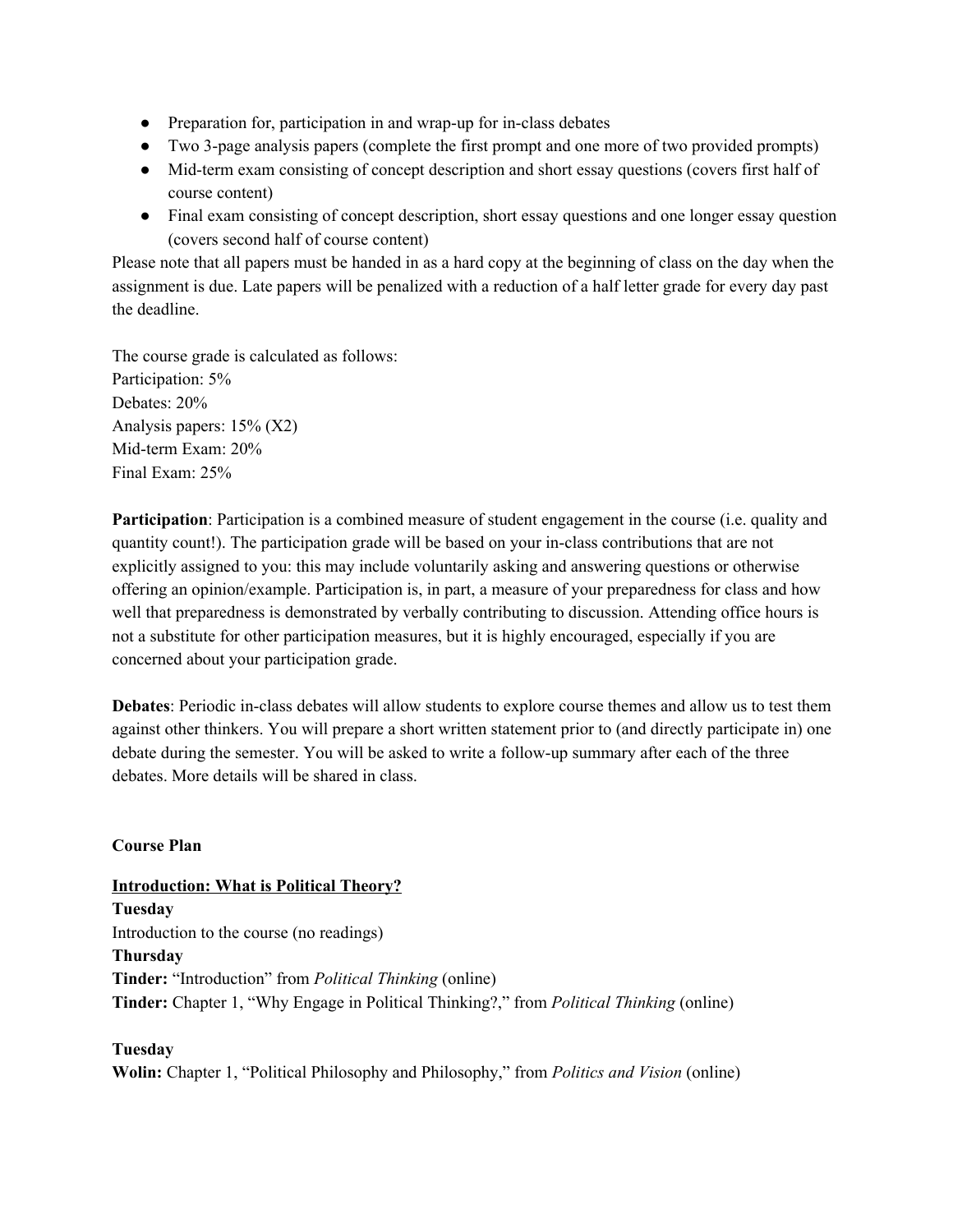**Unit I: The Polis and Justice Thursday Plato (Socrates):** "Apology" Dialogue **Plato (Socrates):** "Crito" Dialogue *First analysis paper prompt distributed*

**Tuesday Jowett:** "Introduction to *The Republic*" (online) **Plato:** *The Republic*, Book 1-2 (specific passages to be announced) **Thursday Plato:** *The Republic*, Books 4-5, 7 (specific passages to be announced)

**Tuesday Runkle**: Introduction, "Aristotle" **Aristotle:** *Politics* Book 1 (Ch. 1-6 and 12-13); Book 2 (Ch. 1-5) and Book 3 (Ch. 1-6) **Thursday Aristotle**: *Politics*, Book 3 (Ch. 7-13); Book 4 (Ch. 1-4); Book 7 (Ch. 1-8, 13-14)

**Tuesday** *In-class debate (group 1 opening speakers; all others are participants) First analysis paper due*

#### **Unit II: Power and The Question of Progress**

**Thursday Brown et. al:** "Late Antiquity and the Early Middle Ages" (pp. 95-110) (online) **Machiavelli:** *The Prince* (Ch. 1-3, 5-6, 8-11, 14)

**Tuesday Machiavelli:** *The Prince* (Ch. 15-19, 21, 24-25) **Thursday** *Mid-term Exam*

**Tuesday Runkle**: Introduction, "Thomas Hobbes" **Hobbes:** *Leviathan* (Hobbes' Introduction and Ch. 13-16) **Thursday Hobbes:** *Leviathan* (Ch. 17-22, 28- 30)

**Tuesday Runkle**: Introduction, "John Locke" **Locke**: *Two Treatises on Government* (Ch. 1-7) **Thursday Locke**: *Two Treatises on Government* (Ch. 8-11, 13, 18)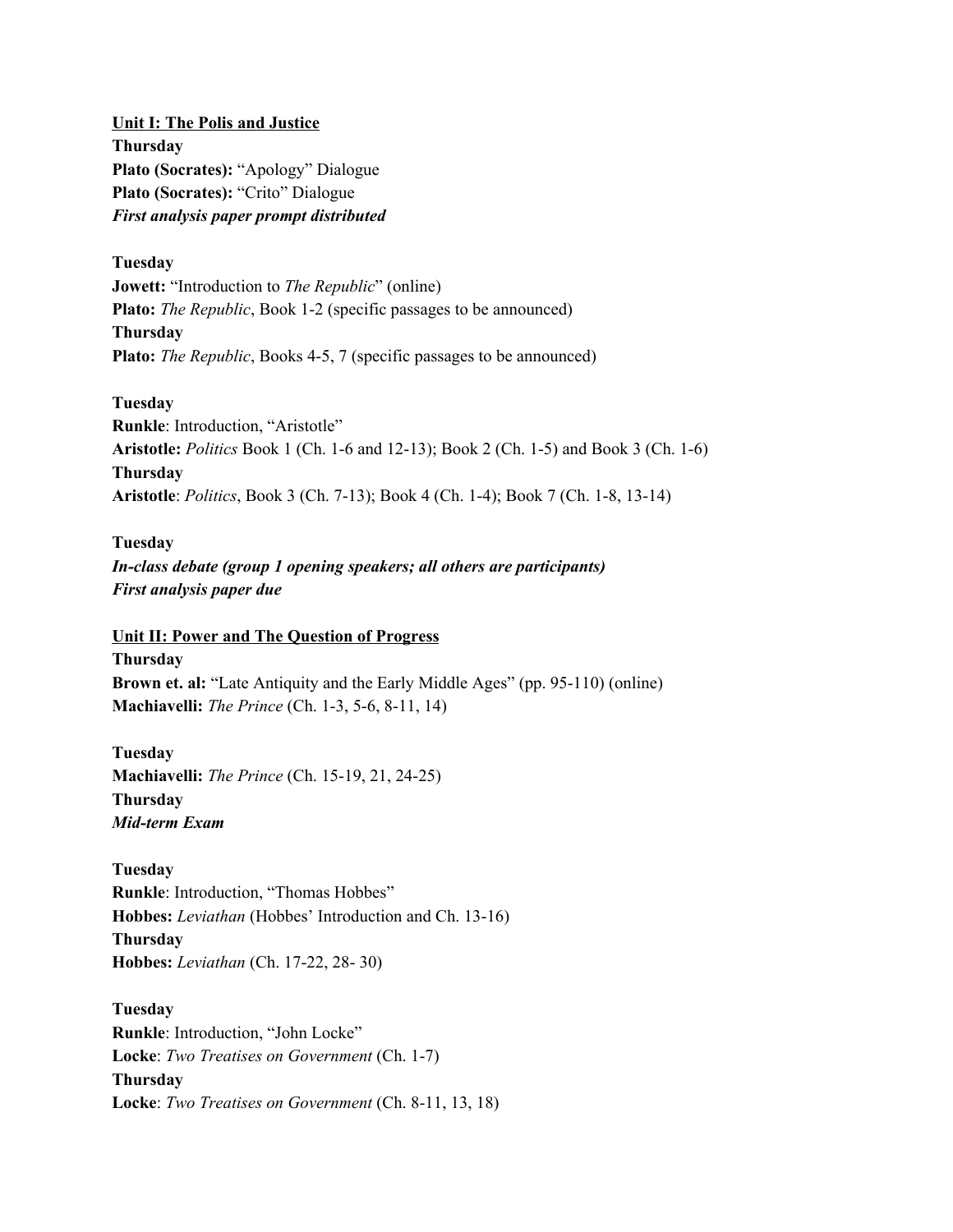**Tuesday Runkle**: Introduction, "Jean-Jacques Rousseau" **Rousseau:** *Discourse on Inequality* **Thursday Rousseau:** *On the Social Contract* (Book 1-2) *Second analysis paper prompt distributed*

**Tuesday Rousseau:** *On the Social Contract* Book 3 (Ch. 1, 4, 10-16); Book 4 (Ch. 1) **Thursday**

**Tuesday** *In-class debate (group 2 opening speakers; all others are participants) Second analysis paper due*

**Unit III: Society and the Challenge of Criticism Thursday Mill & Mill:** *On the Subjection of Women*, Ch. 1 "Introduction" (online)

**Tuesday Marx**: "Alienated Labor" from *Economic and Philosophic Manuscripts of 1844* (online) **Thursday Marx & Engels**: *Communist Manifesto* (find on your own)

**Tuesday Wootton:** "Nietzsche For and Against" (online) **Nietzsche**: *Genealogy of Morals* (Introduction, Essay 1) (online) *Third analysis paper prompt distributed* **Thursday Arendt:** *On Totalitarianism* (Chapter 9) (online)

**Tuesday** *In-class debate (group 3 opening speakers; all others are participants) Third analysis paper due* **Thursday Foucault: '***Two Lectures'* (online) *Course wrap-up*

*Final Exam*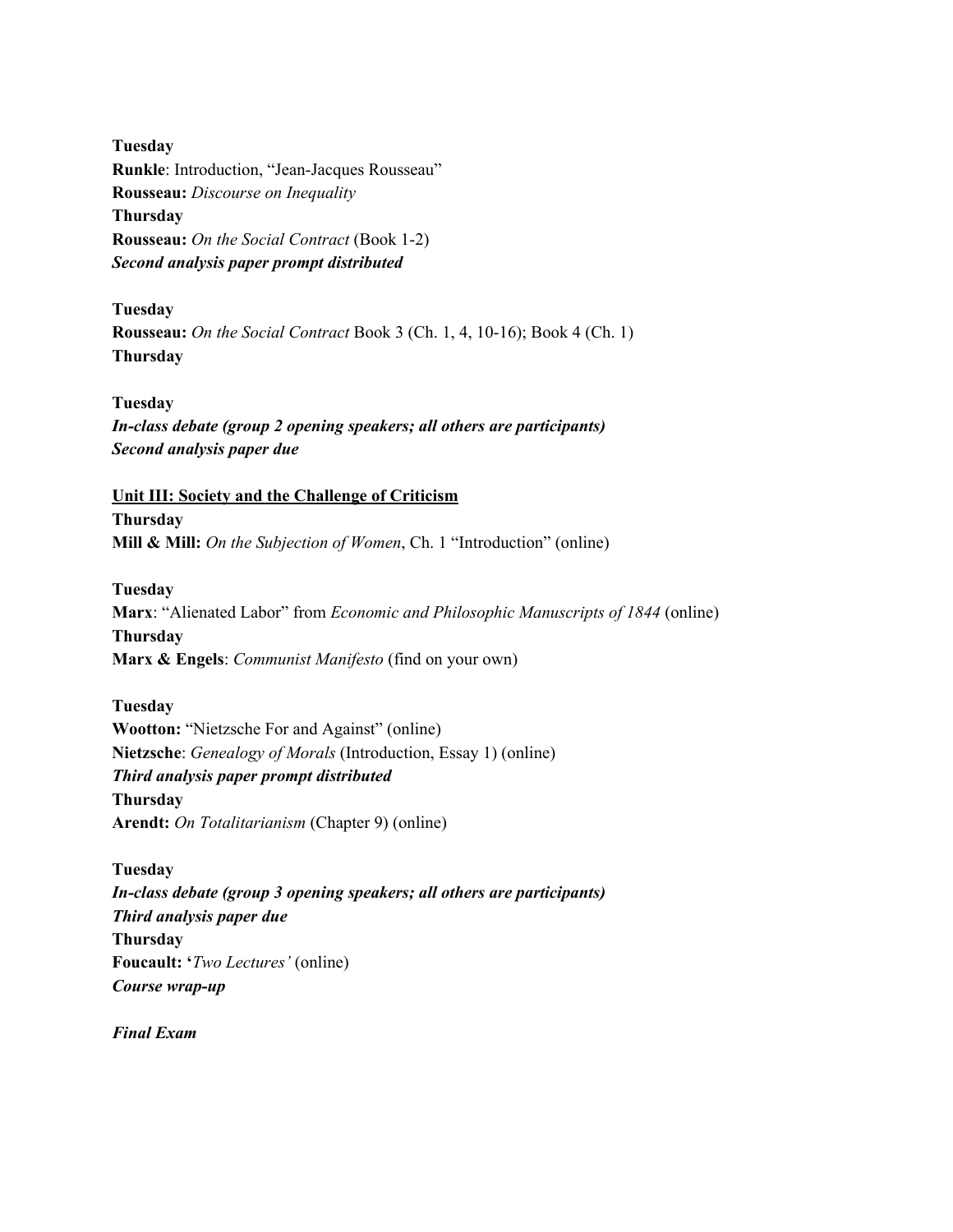#### **B. Sample Syllabus: Simulations**

#### **An Introduction to Western Political Theory:**

**Course Format:** The first two-thirds of POL120 will consist of a mix of lectures and discussion of the assigned readings. Students should attend all lectures and participate in discussions. The final third of the course will be conducted as a simulation and, therefore, the content of each class will vary. Students should attend all classes (if need be, I will take attendance). This course will rely on student participation and preparation and, like all political theory courses, it is text intensive. This means that the reading load will be difficult and, given the nature of the course material, students must prepare for each class by completing the reading assignments for that day, as well as doing a good deal of meeting and research outside of class. This class fulfills the political theory requirement for political science majors.

**Course Description:** This course will provide an introduction to the history of western political theory. We will spend the majority of our time focusing on the classic texts of political theory, from Socrates to Marx, which should provide students with a solid foundation to continue studies in political theory, political science, and any number of courses in the social sciences or humanities, for that matter.

The final third of the course will not proceed in the normal lecture/discussion method of learning; instead, it will rely on actually recreating and engaging with the ideas and arguments of these times. This method of learning is known as reacting to the past. "Reacting to the Past" (RTTP) consists of elaborate games, set in the past, in which students are assigned roles informed by classic texts in the history of ideas. Class sessions are run entirely by students; instructors advise and guide students and grade their oral and written work. It seeks to draw students into the past, promote engagement with big ideas, and improve intellectual and academic skills. The course will be extremely hard work, but should also be intellectually engaging and, to put it simply, a good deal of fun.

**Course Goals:** Martin Heidegger, one of the twentieth-century's most influential philosophers, asserted

[Human Being] has grown up into and in a traditional way of interpreting itself: in terms of this it understands itself proximally and, within a certain range, constantly. By this understanding, the possibilities of its Being are disclosed and regulated. *Its own past…is not something which follows along after [Human Being], but something which already goes ahead of it.*

Heidegger, whose language poses difficulties for trained political theorists – as students in an introductory course, there is no need to worry – makes a simple and compelling point; our tradition of thinking about politics in the west controls and determines, in many ways, our own self-understanding of what it means to be a member of a community, a citizen and, most important, a person. The problem we face is that this tradition largely goes unnoticed and ends up determining our self-understanding in ways we are unaware of. The task of this course is to critically engage the western tradition of political theory in a way that allows individual students to take up an autonomous and conscious relationship to that tradition; that is,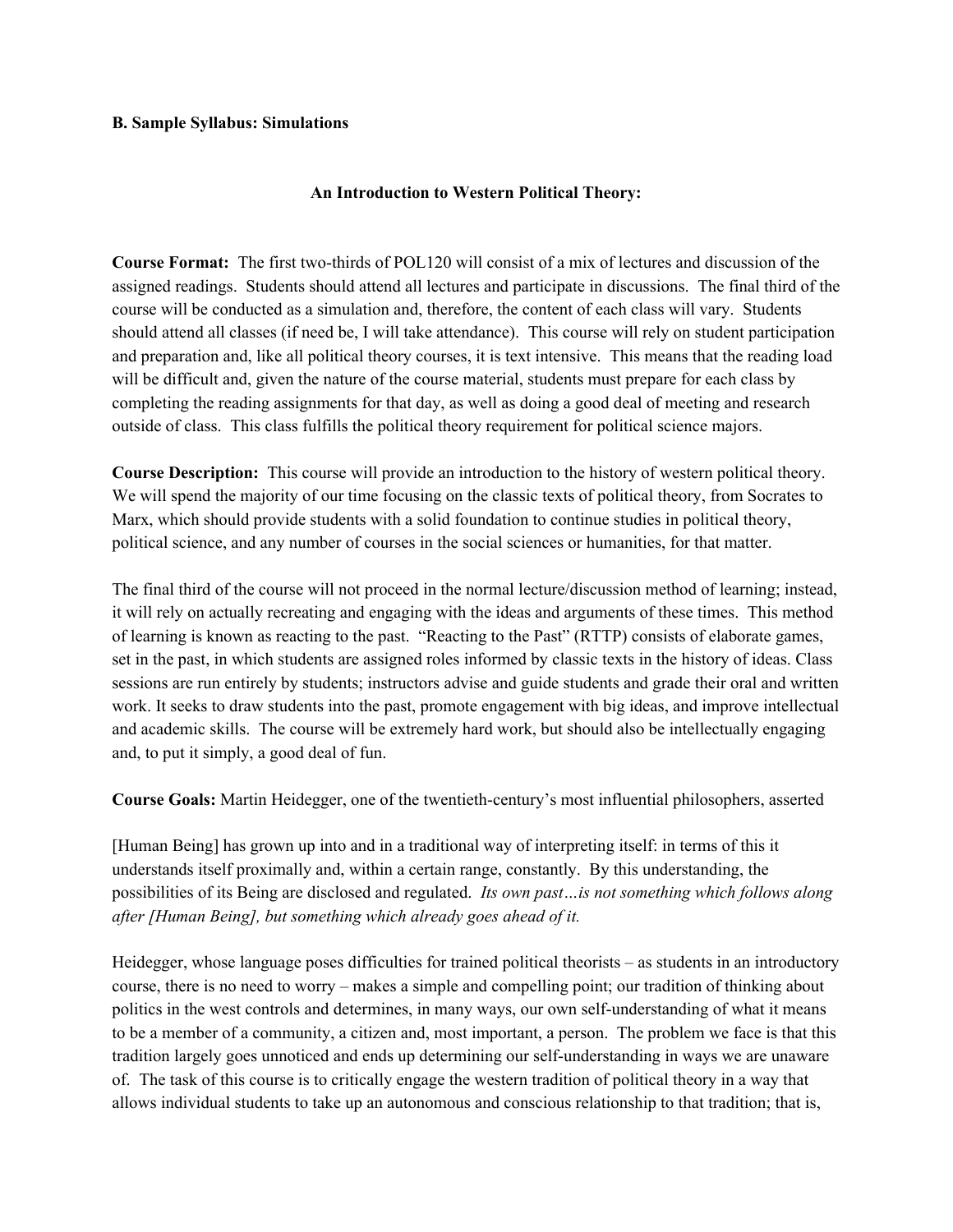the aim of this course is to allow each student, on her or his own terms, to choose how she or he might wish to appropriate that tradition.

The canon of western political theory can and does inform our average, everyday reflections concerning what it means to live-well with others. With that in mind, we will use these historical and theoretical texts to raise issues that are both contemporary and practical; namely, we will use these texts to raise questions concerning how one should go about living-well with others in the present age. To borrow from Socrates, this course will continually return to the two fundamental questions of politics: how should we live and what should we do?

#### **Course Readings:**

Morgan, Michael. [2011] Classics of Moral and Political Theory. Hackett: Indianapolis. Fifth Addition. Available Here: <http://www.amazon.com/Classics-Political-Theory-Michael-Morgan/dp/1603844422>

1) Bill Offut, *Patriots, Loyalists, and Revolution in New York City, 1775-76.* This text will be made available via our Moodle (free of charge by the editor) in pdf format. It is your responsibility to download/print out this text.

#### **Course Outline:**

I: Introduction to the Course. What is Political Theory and For What Might it Be Useful?

| A: Course Introduction                                             | August 31   |
|--------------------------------------------------------------------|-------------|
| Listen: The Replacements, I Will Dare                              |             |
| The Smiths, Cemetery Gates                                         |             |
| Jimmy Cliff, You Can Get It If You Really Want It                  |             |
| Read: Kierkegaard, Søren. My Aim as an Author from Concluding      | September 2 |
| Unscientific Postscript and Gadamer, Truth and Method (sections).* |             |
| Listen: Talking Heads, Once in a Lifetime                          |             |
| Tasks: Sign Up Into Six Groups of Five Students                    |             |
| II: Ancient Political Theory. An Openness to That Which is Early.  |             |
| A: The Historical Socrates.                                        |             |
| Read: Plato, <i>Euthyphro</i> in Morgan, <i>Classics</i>           | September 5 |
| pp. 35-45                                                          |             |
| Listen: Kid Cudi, Man on the Moon                                  |             |
| Ducktails, Killin the Vibe                                         |             |
| Courtney Barnett, Pedestrian at Best                               |             |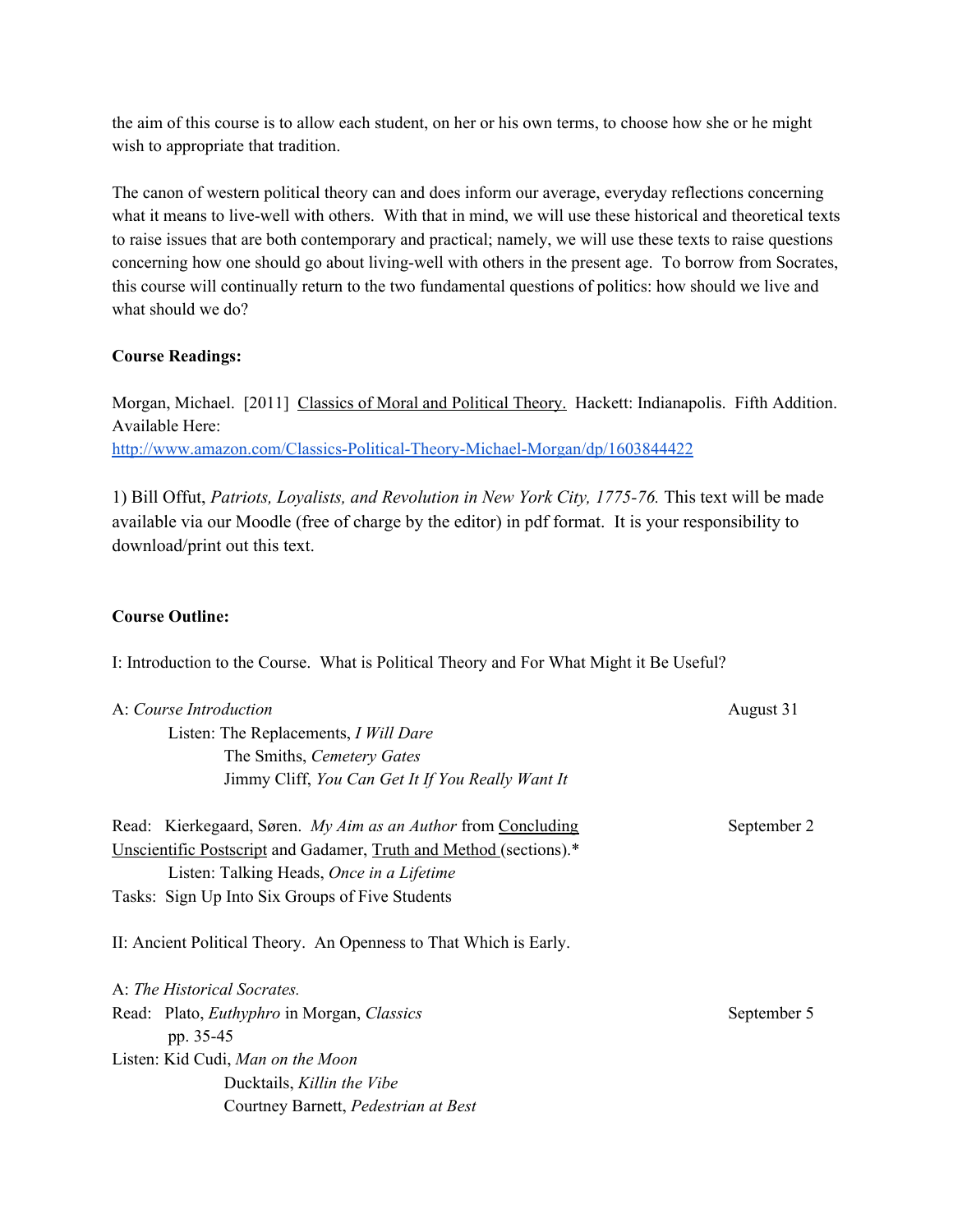| Read: Apology in Morgan, Classics<br>pp. 46-63                                                                                                                                    | September 7  |
|-----------------------------------------------------------------------------------------------------------------------------------------------------------------------------------|--------------|
| Watch: Gone Baby, Gone<br><b>Assignment:</b> Essay One Distributed                                                                                                                | September 9  |
| <b>Discussion Leaders: Group One and Two</b>                                                                                                                                      | September 12 |
| B: Plato and the Dominance of a Philosophical Way of Life.<br>Read: Plato, The Republic in Morgan, Classics<br>pp. 75-95                                                          | September 14 |
| Read: Plato, The Republic in Morgan, Classics<br>pp. 99-105 and 127-131, 135-140,<br>Listen: Carl Lewis, Going for the Gold (On you tube)<br><b>Assignment: Essay One Due</b>     | September 16 |
| Read: The Republic in Morgan, Classics<br>pp. 147-167, 171-173<br>Listen: World Party, Ship of Fools                                                                              | September 19 |
| Read: Plato, The Republic in Morgan, Classics<br>pp. 99-105 and 127-131, 135-140, pp. 147-167, 171-173                                                                            | September 23 |
| Read: The Republic in Morgan, Classics<br>pp. 183-189 and 191-202<br>Listen: TV on the Radio, Staring at the Sun; Sturgill Simpson, A Little Light; Best<br>Coast, The Only Place | September 26 |
| <b>Discussion Leaders: Groups Three and Four</b>                                                                                                                                  | September 28 |
| <b>City Dionysia:</b><br>Task: Each group will present their short reimagining of Plato's Cave<br><b>Distribute Essay Two</b>                                                     | September 30 |
| C: Aristotle and the Aims of Politics                                                                                                                                             |              |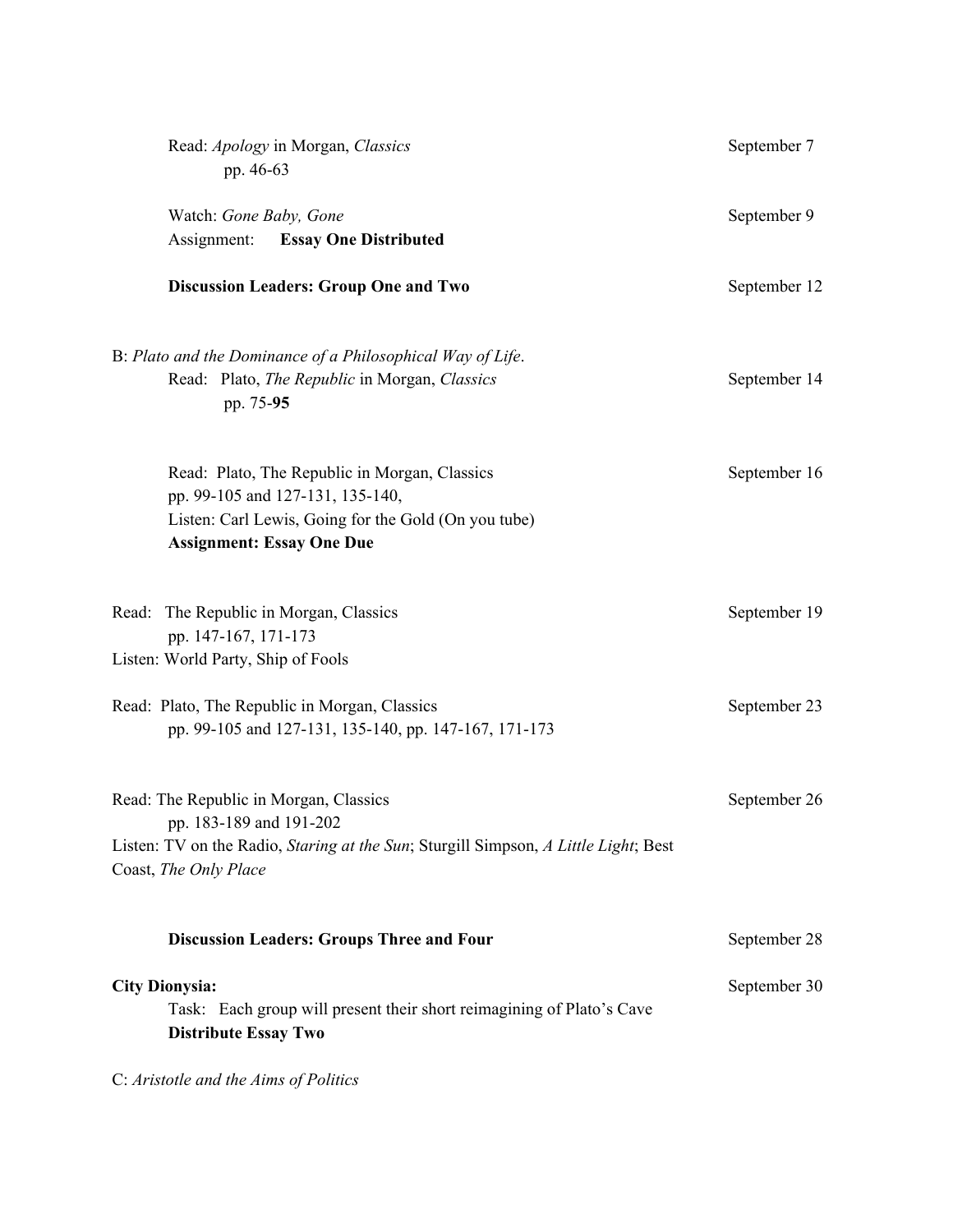|                            | Read: Aristotle, <i>The Politics</i> in Morgan, Classics<br>pp. 361-379                      | October 3     |
|----------------------------|----------------------------------------------------------------------------------------------|---------------|
|                            | Listen: Frank Ocean, Sweet Life                                                              |               |
|                            | Read: The Politics<br>pp. 372-379                                                            |               |
|                            | III: Modern Political Theory: The Ascent of the Individual and the Decline of the Political. |               |
|                            | A: Niccolo Machiavelli: Politics Without Ethics?                                             |               |
| pp. 506-526 and 534-544    | Read: The Prince, in Morgan, Classics                                                        | October 5     |
|                            | Task: Distribute Exam Review Sheet                                                           |               |
|                            | Listen: The Flaming Lips, The Yeah Yeah Yeah Song; Heems, Sometimes*                         |               |
| pp. 549-553                | Read: The Prince, in Morgan, Classics                                                        | October 7     |
|                            | <b>Assignment: Essay Two Due</b>                                                             |               |
|                            | Listen: Donnie Trumpet, Wanna Be Cool*                                                       |               |
| Review and Oral Exam       |                                                                                              |               |
| Oral Exams                 |                                                                                              | October 10-13 |
| <b>NO CLASS Fall Break</b> |                                                                                              | October 17    |
|                            | B: Thomas Hobbes: The Politics of Fear and Security.                                         |               |
|                            | Read: Leviathan in Morgan, Classics                                                          | October 19    |
|                            | pp. 578-580 and 618-632                                                                      |               |
|                            | Listen: Michal Jackson, Human Nature<br>Task: Distribute Essay Three                         |               |
|                            | Read: Leviathan in Morgan, Classics<br>pp. 633-639                                           | October 21    |
|                            | Read: Leviathan in Morgan, Classics<br>pp. 648-658 and 686-698                               | October 24    |
|                            | Listen: Autre Ne Veut, Counting; Caribou, Can't Do Without You<br><b>Essay Three Due</b>     |               |
|                            |                                                                                              |               |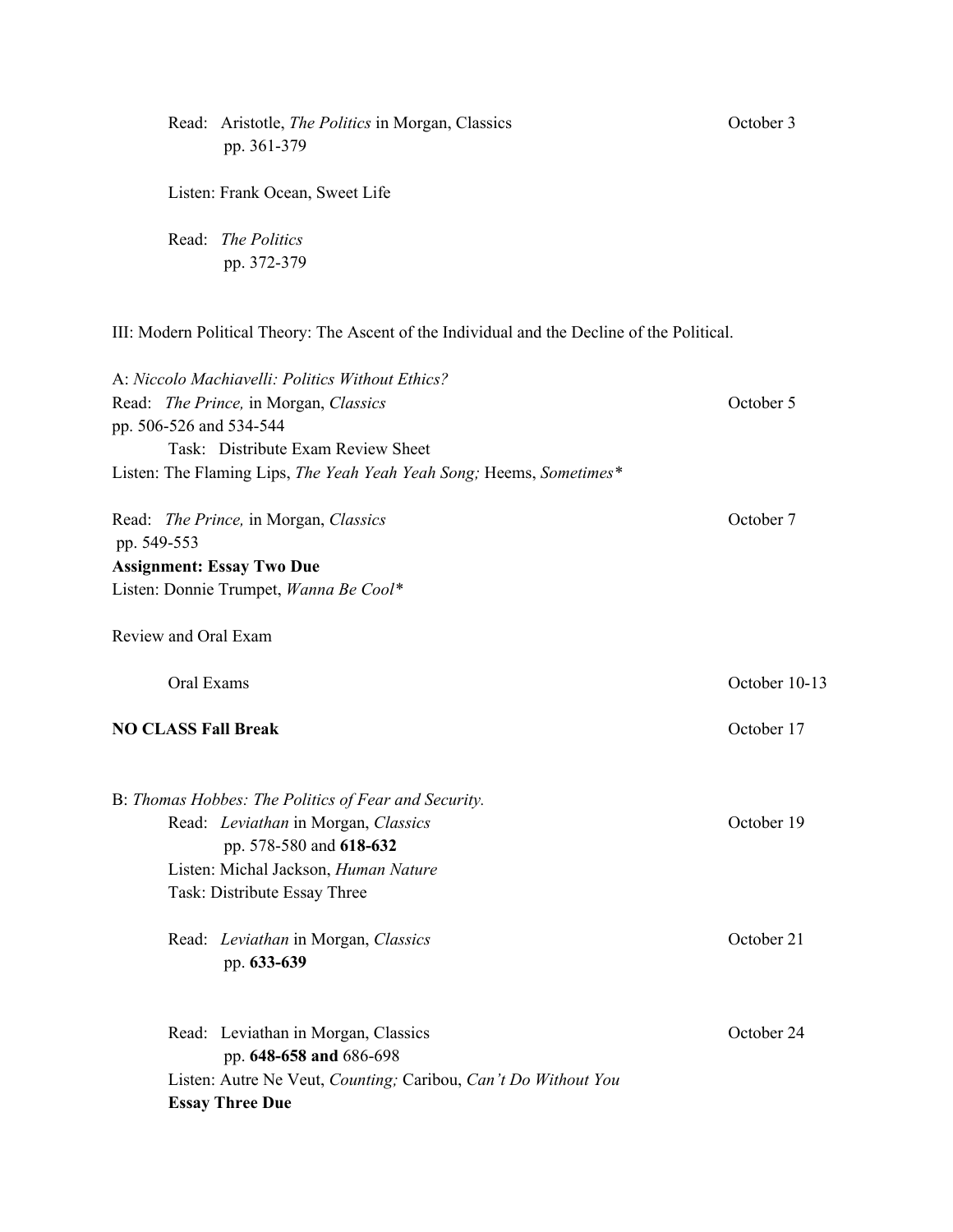IV: Reacting to the American Revolution: The Intersection of Political Ideas and Practice

| An Introduction to Reacting<br><b>Practice Game</b>                                                                                                                                                                 | October 26        |
|---------------------------------------------------------------------------------------------------------------------------------------------------------------------------------------------------------------------|-------------------|
| Read: Patriots, Loyalists, and Revolution in New York City, pp. 1-70<br>Listen: Rush, Free Will                                                                                                                     | October 28        |
| A: The Historical Context of the Revolution and the Political Thought<br>Of John Locke                                                                                                                              | October 31        |
| Read: Patriots, Loyalists, and Revolution in New York City, pp. 70-105<br>Listen: Midlake, Roscoe                                                                                                                   |                   |
| Tasks: Distribute Roles and explain rules.                                                                                                                                                                          |                   |
| John Locke, Continued<br>Read: Patriots, Loyalists, and Revolution in New York City. Pp. 105-150<br>Schecter, The Battle For New York, pp. 11-45.*<br>Listen: Gil Scott-Heron, The Revolution Will Not Be Televised | November 2        |
| <b>NO CLASS</b>                                                                                                                                                                                                     | <b>November 4</b> |
| C: Begin Game<br>Game Session One<br>Read: Papers of opposing Players, primary materials as your papers and<br>responses require                                                                                    | November 7-9      |
| Tasks: See Patriots, Loyalists, and Revolution in New York City, pp. 49-50 (or appendix A of<br>syllabus)                                                                                                           |                   |
| Game Session Two<br>Read: Papers of opposing Players, primary materials as your papers and                                                                                                                          | November 11       |

responses require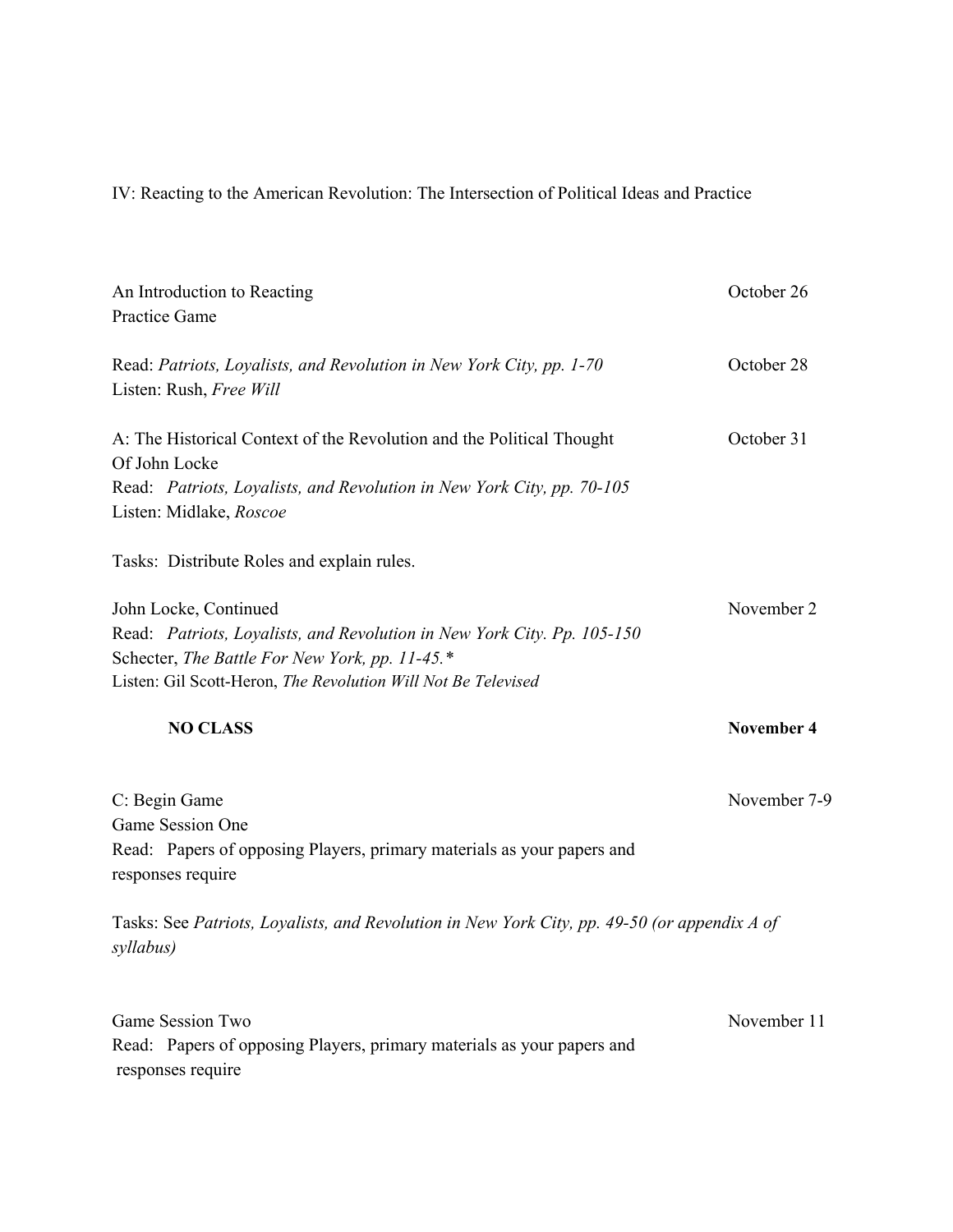| <b>Game Session Three</b><br>Read: Papers of opposing Players, primary materials as your papers and<br>responses require            | November 14    |
|-------------------------------------------------------------------------------------------------------------------------------------|----------------|
| Carry-Over Day                                                                                                                      | November 16    |
| Game Session Four<br>Read: Papers of opposing Players, primary materials as your papers and<br>responses require                    | November 18    |
| <b>Thanksgiving: NO Class</b>                                                                                                       | November 21-25 |
| Game Session Five<br>Read: Papers of opposing Players, primary materials as your papers and<br>responses require                    | November 28    |
| Carry-Over Day                                                                                                                      | November 30    |
| Game Session Six<br>Read: Papers of opposing Players, primary materials as your papers and<br>responses require                     | December 2     |
| E: Coming to Terms with the Revolution<br>Discuss: reasons for decisions and our views of the ideas presented so far<br>Post Mortem | December 5     |
| <b>Final Exam Review</b>                                                                                                            | December 7     |
| <b>Final Exam</b>                                                                                                                   | December 9     |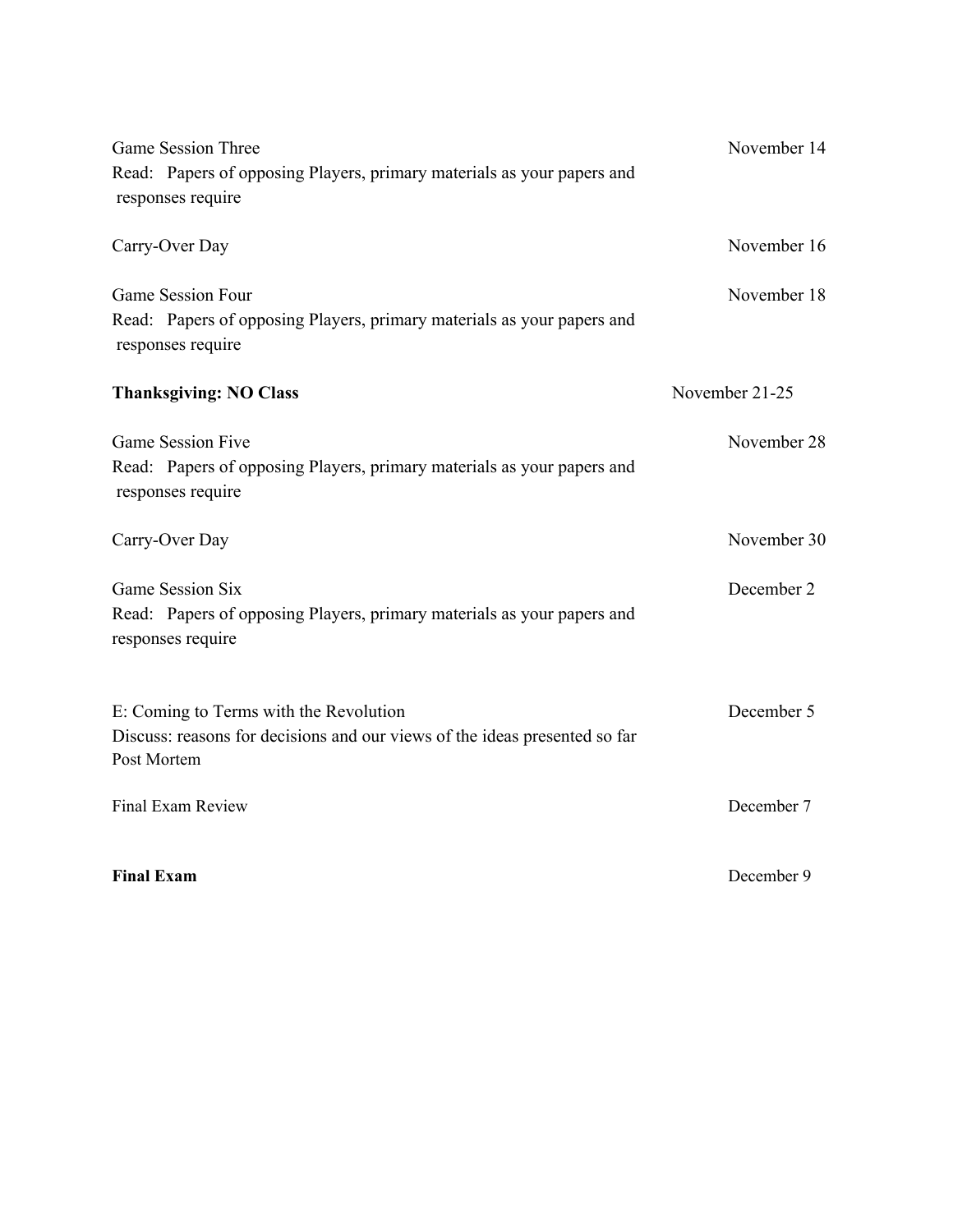# **IV. Starter Packs**

The following section provides additional information that will aid in the preparation for and execution of debates and simulations as described in the syllabi above -- or in adapting these practices to other courses. Each starter pack is especially tailored to instructors employing debates and simulations for the first time. These techniques have been tested and refined in the classroom by the authors of this instructional guide.

#### **A. Starter Pack: Debate**

**Sections III through VI below are geared toward implementing the debates described in the syllabus above. Section VII gives more general parameter for how to design and adapt debate activities to any course.**

#### **I. Goals**

Students that participate in a debate activity will enhance the following skills:

- Establishing a reading/thinker's position in response to a central question or prompt
- Selecting and utilizing textual evidence to represent a reading/thinker's position
- Defending a position against counter-arguments and objections
- Presenting a position orally and in front of an audience

Depending on the choices that an instructor makes in how to formulate the debate resolution or prompt to which the students are responding, other goals can be achieved, such as:

- Evaluating the strengths and weaknesses of a reading/thinker
- Comparing various readings/thinkers to other readings/thinkers and drawing evaluative conclusions
- Applying readings/thinkers and thereby analyzing contemporary political issues
- Exploring various modes of argumentation and appropriate evidence, including normative arguments or legal arguments

#### **II. Resources and Links**

A plethora of debate resources exist (not surprising since this technique has been practiced in various forms in different cultures and for different purposes across the millenia). Instead of providing specific resources and links here, instructors implementing debate exercises should consider what kind of supplemental debate materials they are looking for either for themselves or for their students. These choices in turn may rely on the specific learning goals that the instructor has or that the course aims to cover. Possible choices include resources on:

- The formal structures of rhetoric and argumentation (fallacies, Toulmin method etc)
- Best practices for oral presentations (verbal and non-verbal habits of good speakers)
- Content-specific guides to the structure or key questions in a particular set of texts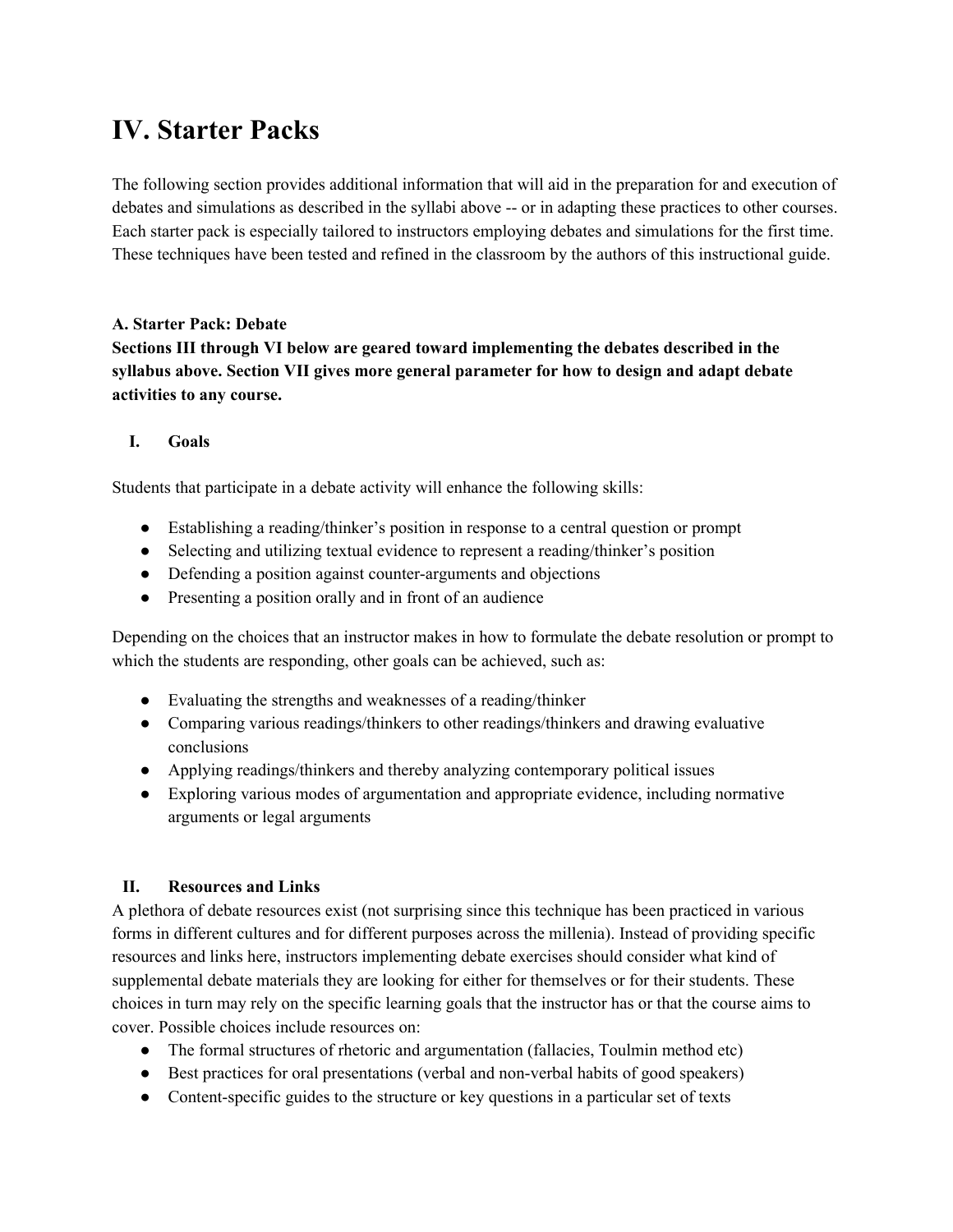#### **III. Class Parameters/Things to consider**

Debate activities are a great pedagogic tool to incorporate into courses because the basic structure of debate is versatile and can be amended to fit a large variety of course structures, participant numbers and learning goals. Debate activities work well with introductory and advanced students.

Debate activities require the following elements:

- 1. identifying a central resolution, question, or prompt that creates at least two reasonably balanced and divergent possibilities for response
- 2. assigning at least one respondent to represent each position
- 3. positions are developed and presented on the basis of evidence
- 4. respondents rebut counter-arguments and resolve the debate in their favor despite the objections presented

Within this basic framework, many variations and configurations in the content, number of students, and additional pedagogic goals can be accommodated.

#### **Sample Introduction to Political Theory Debate Structure**

Included within this document is an example Introduction to Political Theory course syllabus that adapts these basic parameters in the following way:

| <b>Debate Requirement</b>                                                                                                                                   | <b>Specific Adaptation in Intro to Political Theory</b><br><b>Syllabus Example</b>                                                                                                                                                                                                                                                                                                                                                                                                            |
|-------------------------------------------------------------------------------------------------------------------------------------------------------------|-----------------------------------------------------------------------------------------------------------------------------------------------------------------------------------------------------------------------------------------------------------------------------------------------------------------------------------------------------------------------------------------------------------------------------------------------------------------------------------------------|
| identifying a central resolution, question,<br>1.<br>or prompt that creates at least two<br>reasonably balanced and divergent<br>possibilities for response | Students are asked to respond to the following<br>prompt:<br>Based on one of the three authors/works we have<br>read so far in this unit (Hobbes, Locke, or<br>Rousseau):<br>Articulate on what basis the author justifies<br>political power and authority of the state and<br>formulate an argument why it is the <i>best</i><br>justification of authority (compared to the other<br>two).<br>Make an argument for the author's relevance<br>2.<br>to a contemporary issue of your choice. |
| assigning at least one respondent to<br>2.<br>represent each position                                                                                       | Students are able to choose from the three major<br>thinkers we had read in this unit (but an instructor                                                                                                                                                                                                                                                                                                                                                                                      |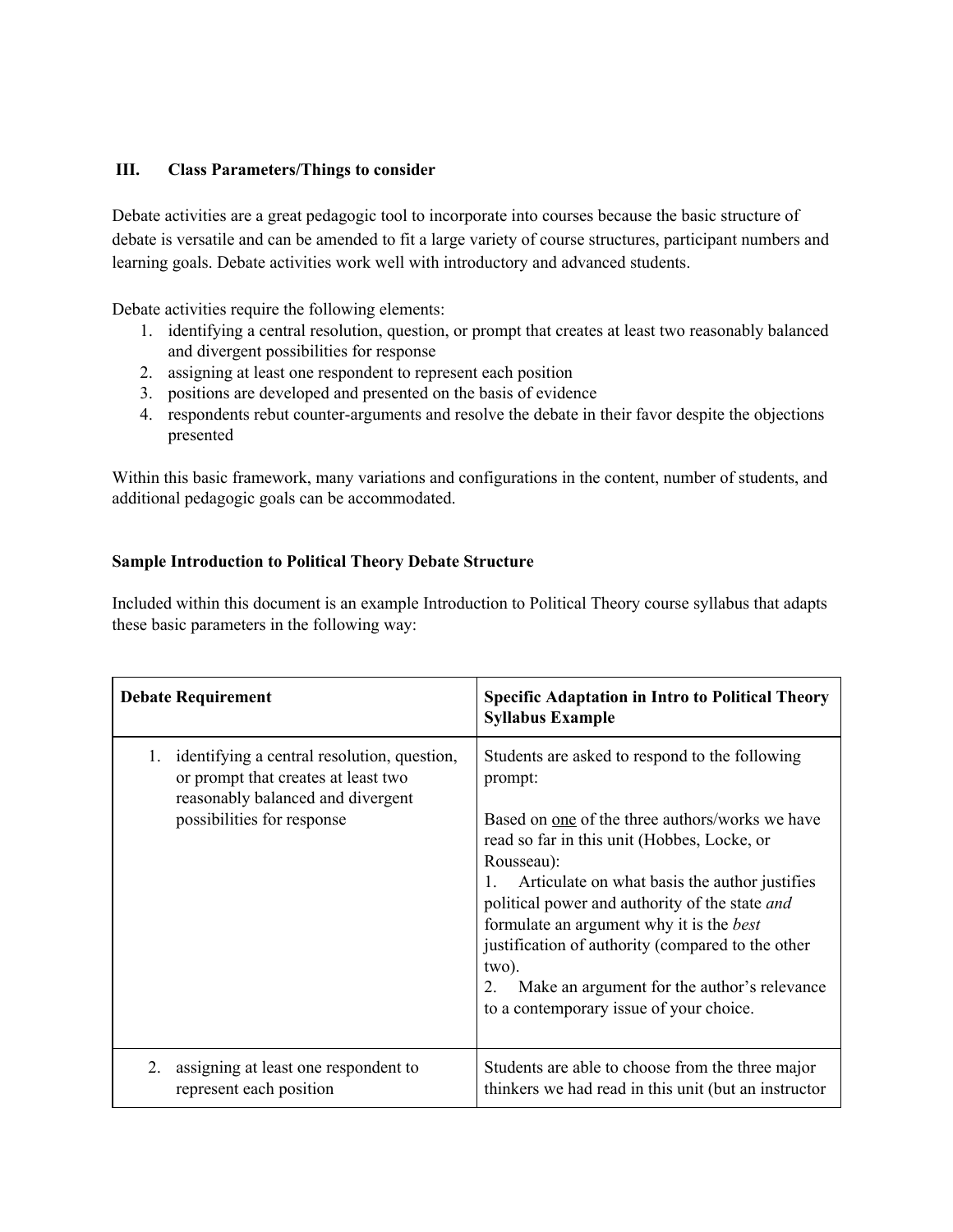|    |                                                                                                                  | could also assign thinkers without problem). The<br>fact that more than one student will represent any<br>given thinker is not a concern because each<br>student will likely come up with unique aspects of<br>the argument or select different textual references.                                                                                                                                                                                                |
|----|------------------------------------------------------------------------------------------------------------------|--------------------------------------------------------------------------------------------------------------------------------------------------------------------------------------------------------------------------------------------------------------------------------------------------------------------------------------------------------------------------------------------------------------------------------------------------------------------|
| 3. | positions are developed and presenting on<br>the basis of evidence                                               | Students are asked to prepare a written "opening"<br>statement" of about 400 words that address the<br>prompt. Opening statements should provide a<br>clear thesis and be supported by textual evidence<br>from the appropriate readings.                                                                                                                                                                                                                          |
| 4. | respondents rebut counter-arguments and<br>resolve the debate in their favor despite<br>the objections presented | Students formulate arguments against the other<br>thinkers they are not representing in the course of<br>the debate and are asked to respond to<br>counter-arguments in turn.<br>Students write a summative assignment of about<br>300 words that rearticulates their opening<br>position, introduces and rebuts at least one<br>counter-argument, and concludes by giving<br>reasons why the debate should be concluded in<br>their favor despite the objections. |

#### **Other Parameters in Sample Introduction to Political Theory Debate Structure**

Format of In-class Debate:

- 1. Students in the participant group will read their opening statement everyone else takes notes!
- 2. Short preparation time to brainstorm counter-arguments to two other groups' statements
- 3. Discussion based on counter-arguments to students' statements
- 4. Discussion based on everyone's prepared answer to second prompt question

A great degree of variation is possible here, especially once the opening speakers have established the chosen thinkers' positions. When and how to involve the whole class, on which questions, and for how long is open to the instructor to decide.

Class Size: 30 students

Student Experience Level: new to political theory, no presumption of any debate experience

Amount of time necessary:

- 20 minutes to introduce debate activity and assignments for respondents a week before the in-class debate
- 1 full class session (in this case lasting 80 minutes) to hold the in-class debate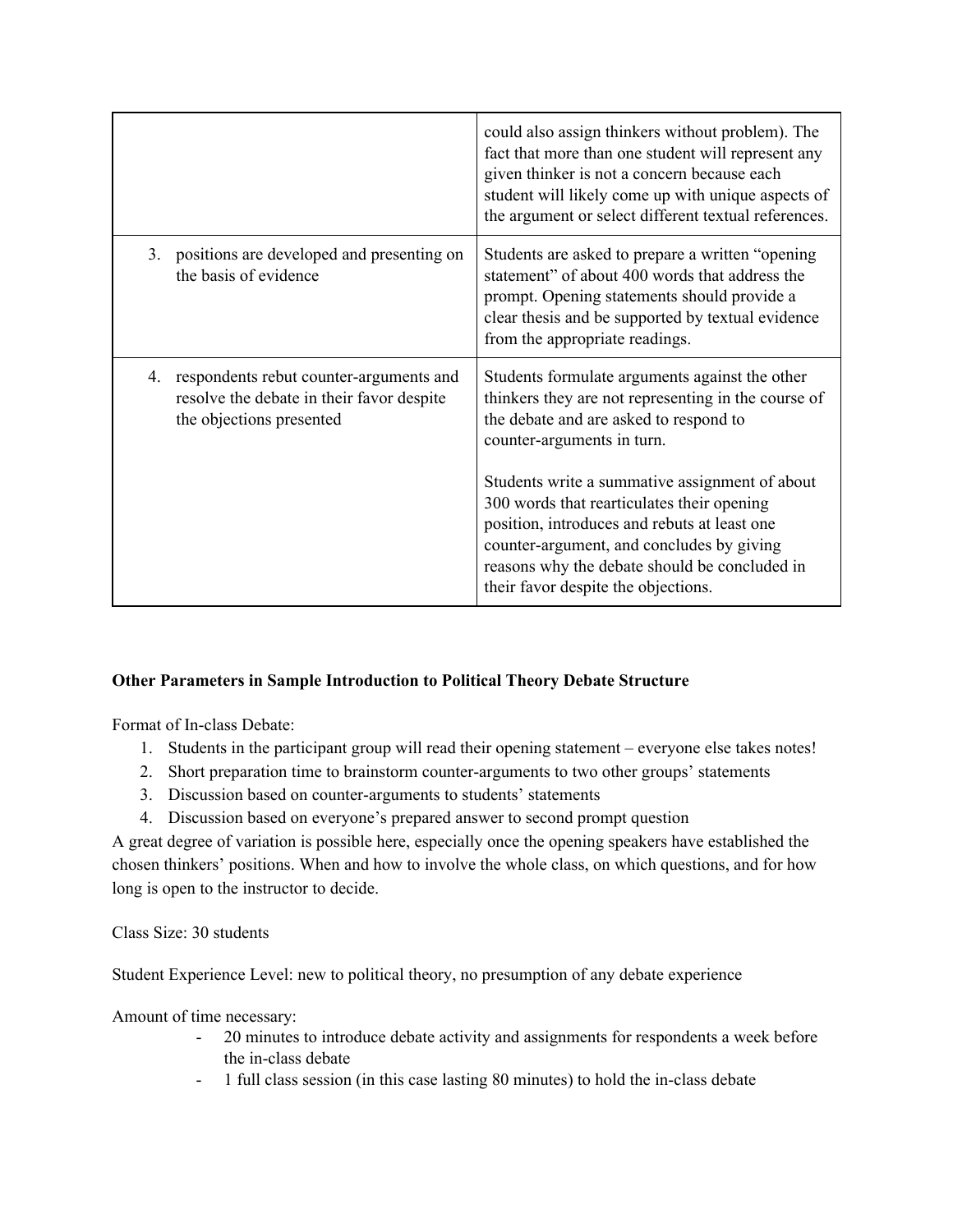Other notes on particular choices:

Because there are 30 students in the course, this course includes 3 debates across the semester. In each debate, 10 students prepare opening statements and are deemed 'participants' while the rest of the class acts as the audience and participates in the rebuttal stage and question/answer session at the end of the class session. This way, all 30 students will be a participant once during the semester and an audience member twice. This ensures that all students are graded on an equal set of obligations, but it allows each student a chance to formulate their own independent opening statement (instead of working in groups and having to decide who speaks for the group etc).

Because the debate is scheduled for one class session of 80 minutes (and not two sessions), the rebuttal and resolution task is done via a written homework assignment. If more time is allocated to the debate or it is held over two class sessions, the rebuttal and resolution assignment can also be done in class.

Because every student have to have a major graded assignment back by week 6 of class at this particular institution, every student has to write the first paper but the students are spread across the three debates to be opening speakers. If this were not a constraint, students would be more free to choose to write 2 of the papers and guarantee that one of those instances will also be their debate participation.

Because one of the course's learning goals is to connect political theories to contemporary political issues, the second part of the prompt to which students responded in their opening statements explicitly asks them to select a contemporary issues and analyze it via the application of their chosen theorist. This second prompt element can be eliminated entirely or amended to fit another pedagogic goal (such as asking students to evaluate the strengths/weaknesses of their thinker, asking them to relate their thinker's position to the historical context in which their thought developed, etc.)

Because the short analytical paper prompts in the course and the debate prompts were largely the same, the papers are due on the same day as the in-class debate. In this way, students' work to write the paper could double as a starting point for their debate opening statements. These two assignments can be separated as well, but if the assignments require a lot of non-overlapping work, they likely should not be due on the same day in that case.

#### **IV. Additional Elements of Debate as a Pedagogic Tool**

#### **Before the Debate: texts and other necessary student resources**

Whichever readings or thinkers are viable respondent choices for the debate should be assigned and discussed before the debate.

Instructors have a choice of how much (if any) guidance to provide on the public speaking and presentation skills that students will be using in the debates. For example, are there class discussions/exercises about verbal or physical habits that hinder the clarity of a presenter (or other such issues)? The amount of instruction might influence the degree to which students are assessed on presentation (versus content).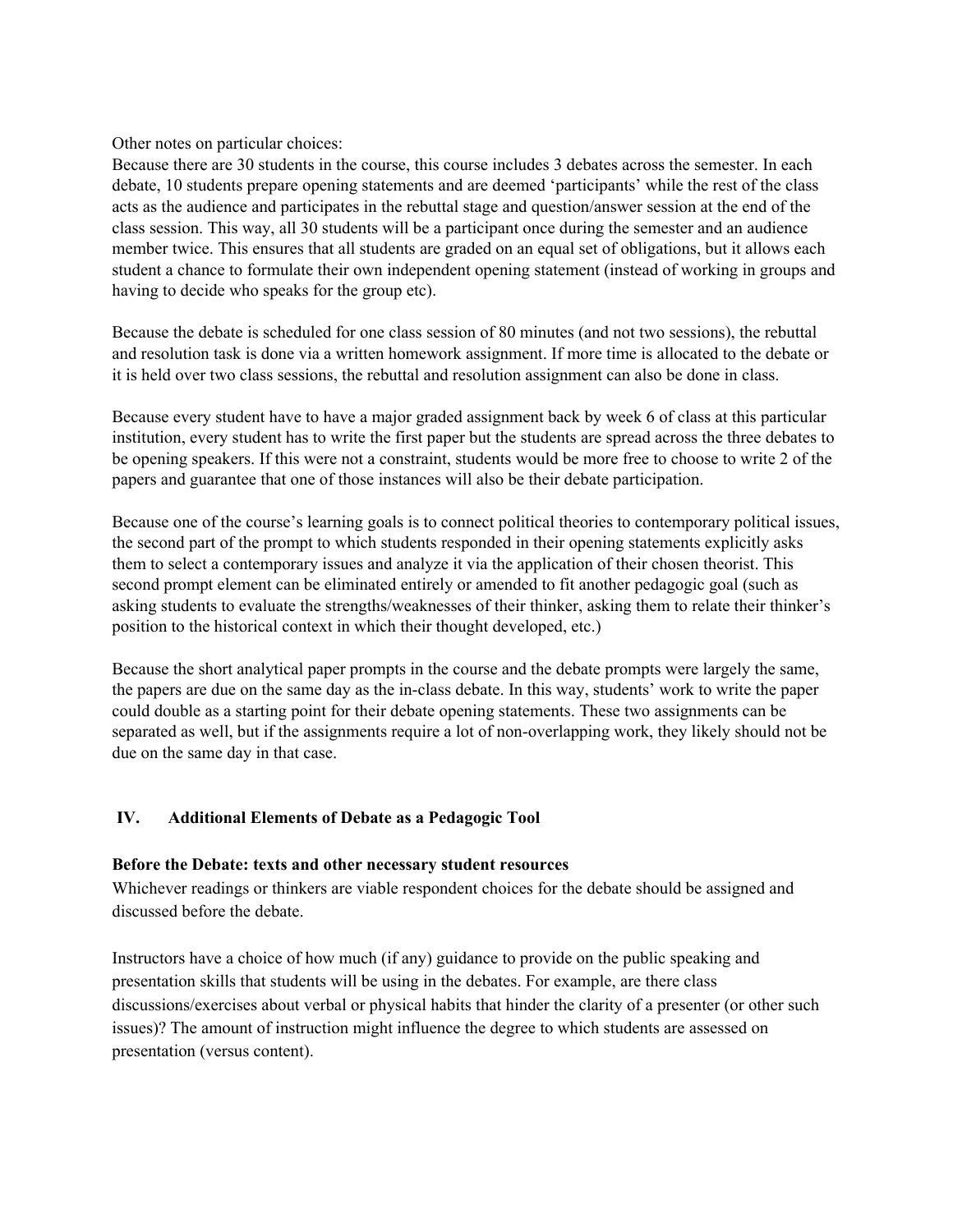#### **Debate Preparation Assignment:**

#### For Opening Statement Speakers in the Debate:

Participant students write up to 3 paragraphs (about 400 words) stating their position on the debate prompt questions based on your chosen thinker (Hobbes, Locke, Rousseau). Bring this to class on the day of the debate in hard copy– you will be asked to defend it and turn it in. You should choose *one* identifiable contemporary issue to apply your chosen author's thinking. Be sure to clearly explain both the author's position and precisely how/why it applies to the contemporary example you have chosen.

#### For All Other Participants in the Debate:

Based on your choice of one of the three authors/works we have read so far in this unit (Hobbes, Locke, Rousseau), make an argument for the author's relevance to a contemporary issue of your choice. Preparation: Audience member students write up to 2 paragraphs (about 250 words) stating their position on the topic question. Bring this to class on the day of the debate in hard copy– you will be asked to defend it and turn it in. You should choose "one" identifiable contemporary issue to apply your chosen author's thinking. Be sure to clearly explain both the author's position and precisely how/why it applies to the contemporary example you have chosen. You may draw from any class reading that we have done so far.

#### For All Students (as Homework after the debate):

Homework for everyone: write 2 paragraphs that compare your own and next most compelling student's statement, determine best answer and come to a 'resolution' that sums up your final position on the topic question. This must make your own stance clear, engage at least one counterargument against your position and compare your position to at least one other alternative.

#### Organizational Structure for Taking Notes During the Debate

In order to encourage students to take notes in the course of the debate, and to be prepared for their post-debate homework assignment, instructors may choose to print out the note-taking form below to give to each student.

These can be adapted to any debate prompt or number of speakers.

This particular example includes two major prompt questions that are separated on the note-taking sheet. This allows the instructor to choose whether students present their prepared position on both items in their opening speeches or whether to reserve the second prompt element for the wider class discussion near the end of the session (or any other variation thereof).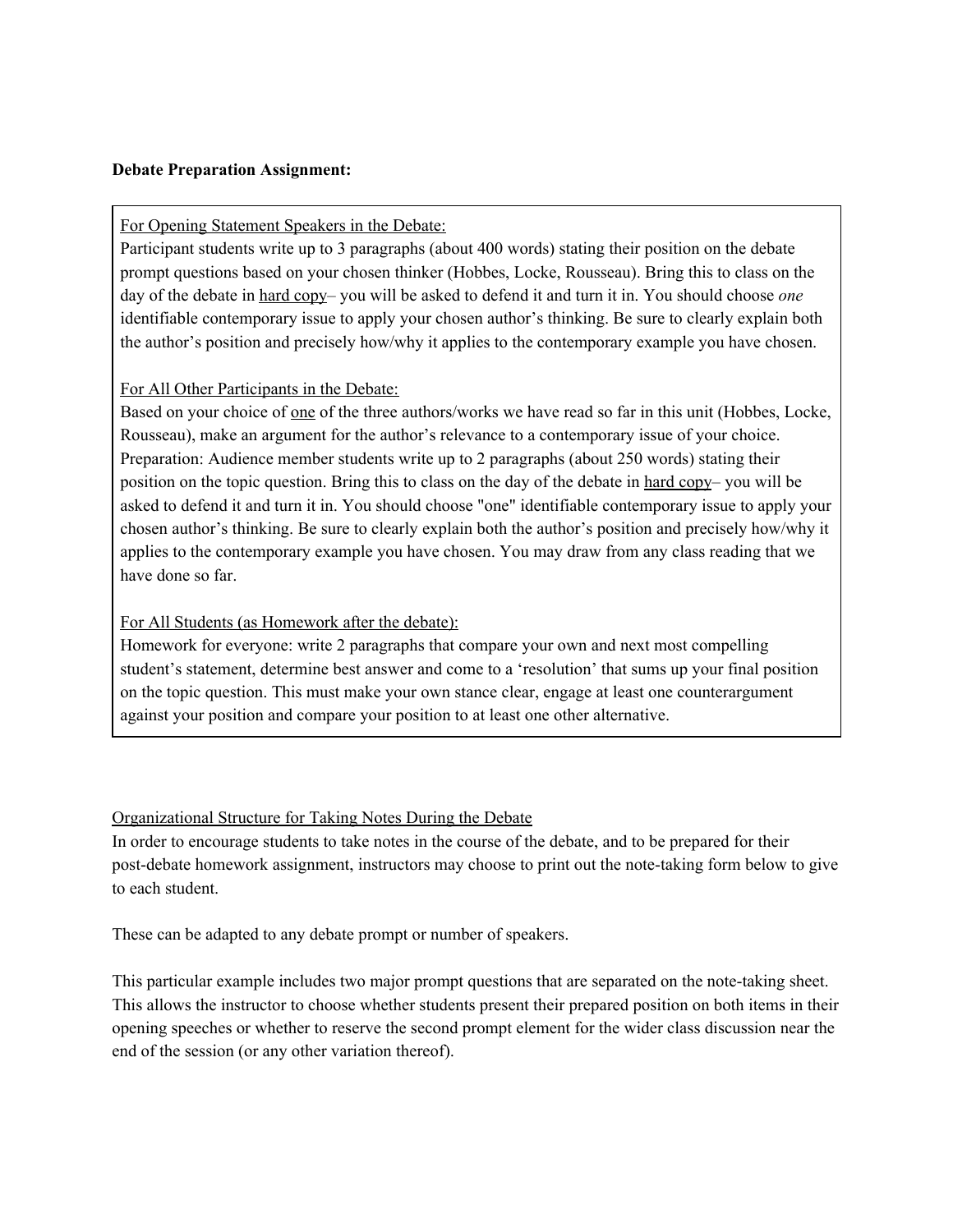# **IN-CLASS DEBATE #1**

**Topic:** Ancient thinkers' notions of justice and their relevance to contemporary political issues.

|                                                                                                                   | Speaker: | Speaker: | Speaker: | Speaker: | Speaker: |
|-------------------------------------------------------------------------------------------------------------------|----------|----------|----------|----------|----------|
| 1. Authors'<br>notion of<br>justice and<br>argument<br>for why it is<br>the best out<br>of the three<br>thinkers. |          |          |          |          |          |
| 2. Author's<br>relevance to<br>a contemp<br>-orary<br>political<br>issue of your<br>choice                        |          |          |          |          |          |
| Counter-arg<br>uments<br>from Your<br>Own<br><b>Position</b><br>toward one<br>other group                         |          |          |          |          |          |
| Notes for<br>Final<br><b>Summation</b><br>Homework                                                                |          |          |          |          |          |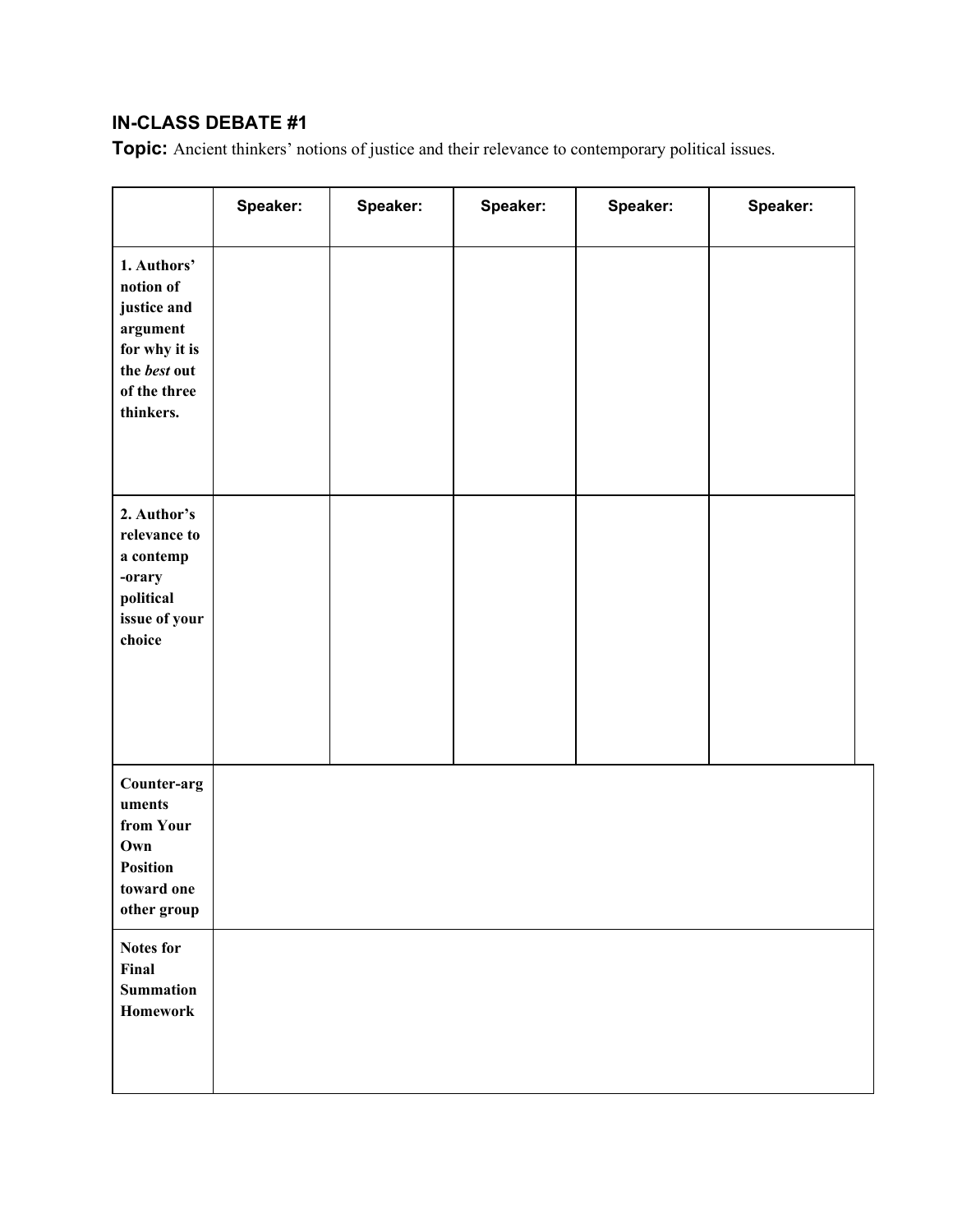#### **V. Evaluation/Assessment**

#### **Debate Grading Rubric for Opening Speakers**

#### **\_\_\_\_\_ Written Opening Statement (0-3 points)**

Written opening statement engages the debate topic question(s), clearly states student's position, describes key concepts or points accurately and succinctly, and provides sufficient support and evidence to bolster position.

#### **\_\_\_\_\_ Debate Participation and Response (0-4 points)**

Presentation of opening statement was clear and easy to follow.

Speaker actively participated in follow-up round of discussion, questions and answers, by brainstorming counter-arguments to other students and volunteering to share them. Students may have also addressed another student's counter-argument(s) in defense of their position.

#### **\_\_\_\_\_ Written Debate Summation (0-3 points)**

Debate summation makes student's original position and counter-argument from another student clear. Summation attempts to resolve the two positions to reach a conclusion.

#### **Debate Grading Rubric for Other Participants**

#### **\_\_\_\_\_ Written Prepared Statement (0-2 points)**

Written opening statement engages the debate topic question(s), clearly states student's position, describes key concepts or points accurately and succinctly, and provides sufficient support and evidence to bolster position.

#### **\_\_\_\_\_ Written Debate Summation (0-3 points)**

Debate summation makes student's original position and counter-argument from another student clear. Summation attempts to resolve the two positions to reach a conclusion.

#### **VI. Role of the Instructor**

During the debate, the instructor should introduce and call up each speaker for their opening statement in turn -- it makes the most sense to do this so that the students representing one thinker are all grouped together before moving on to the next thinker. Optional: keeping time during their speech. Additionally, the instructor should help direct the students between phases of the debate:

-Opening statements

-Preparation time for rebuttals where students that represent one thinker work together to brainstorm counter-arguments against the other two groups

-Rebuttals of students (or groups) against other thinkers

- Wider discussion involving all students on second prompt question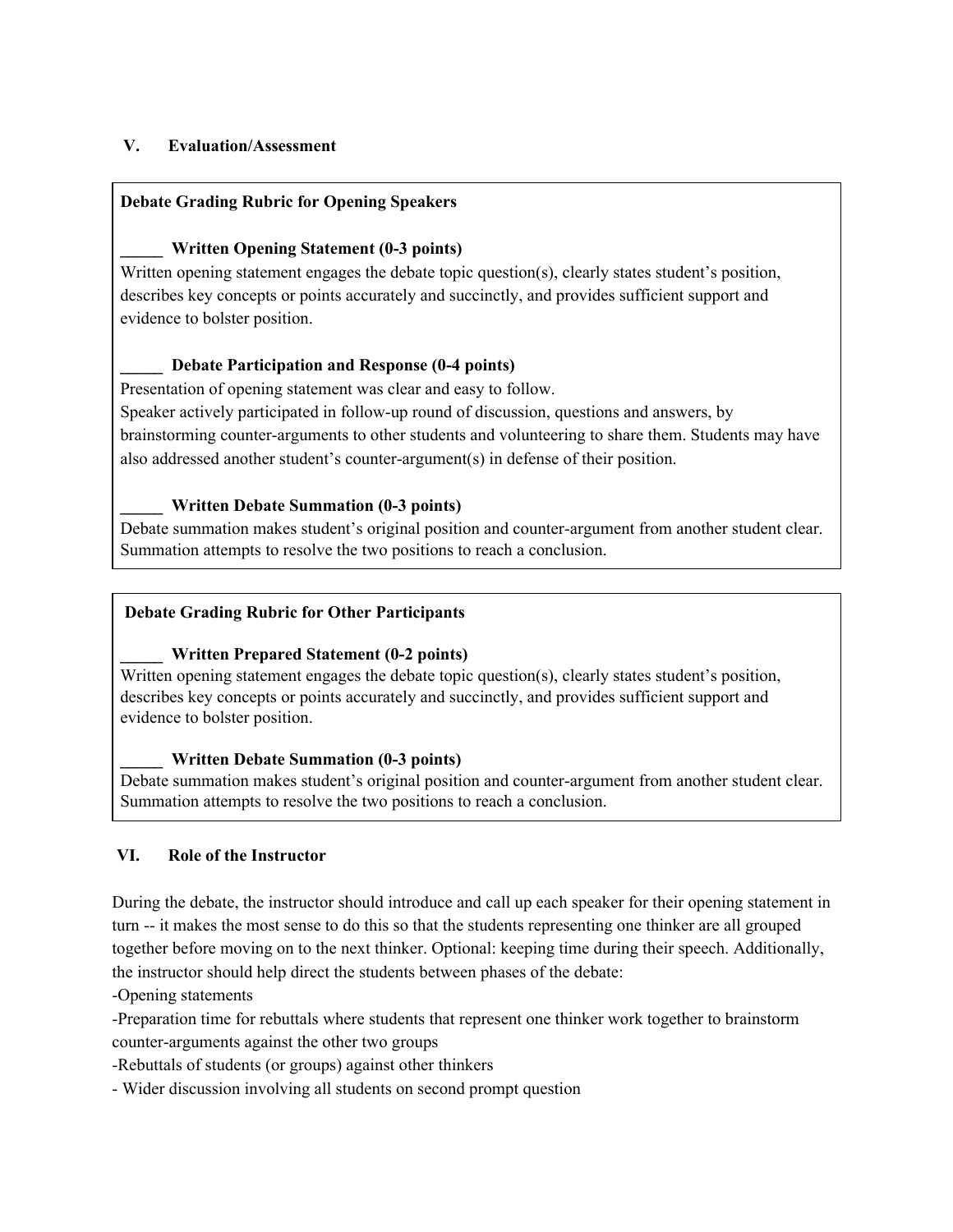#### **VII. Other Variations on Debates and How to Adapt Debate for Any Course**

As mentioned above, debate activities are a great pedagogic tool to incorporate into courses because the basic structure of debate is versatile and can be amended to fit a large variety of course structures, participant numbers and learning goals. Debate activities work well with both introductory and advanced students, and a large variety of content and materials under discussion.

Debate activities require the following elements:

- 1. identifying a central resolution, question, or prompt that creates at least two reasonably balanced and divergent possibilities for response
- 2. assigning at least one respondent to represent each position
- 3. positions are developed and presented on the basis of evidence
- 4. respondents rebut counter-arguments and resolve the debate in their favor despite the objections presented

Within this basic framework, many variations and configurations in the content, number of students, and additional pedagogic goals can be accommodated.

Below are several examples of one-off debates exercises that simply require one class day. These debates are not as integrated into the course structure and thus are easier to add to existing courses, since they are not necessarily structured to:

- Rely on a certain set of thinkers or the ability to group thinkers in particular ways
- Align the debate topic with course/unit questions or themes
- Create alignment between the debate prompt and paper prompts

Additionally, one-off debates that take one class period can also be structured to involve all class members, which avoids having to have multiple debates in order to balance student work evenly. In these debates, the role of the instructor is to help the students identify the key points of agreement or disagreements between groups/positions. This is especially important to keep a debate focused around one central question that everyone has a different answer to from devolving into a discussion. Instructors have wide latitude to decide to what degree (if any) they want students to work together in groups and at what stage(s) of the debate they may want to do so.

#### Other Examples of In-class Debates

The first set of examples below are for debates where each student does their own preparation separately and participates in the debate on an individual basis to whatever extent they choose (after the opening statements are given by each student). The last example is of a one-off debate that takes one class session where students are grouped into particular schools of thought and have to work together to formulate one opening statement for their group at the beginning of the debate.

### **In-Class Discussion and Debate #1 PSCI 231 (Modern Political Thought)**

**Topic:** What is the most important contribution of modern political thought to the present day? **Preparation for debate:** All students write up to 2 paragraphs (about 300 words) stating their position on the topic question and supporting it with textual references. Bring this to class on the day of the debate – you will be asked to read it aloud, defend it, and turn it in.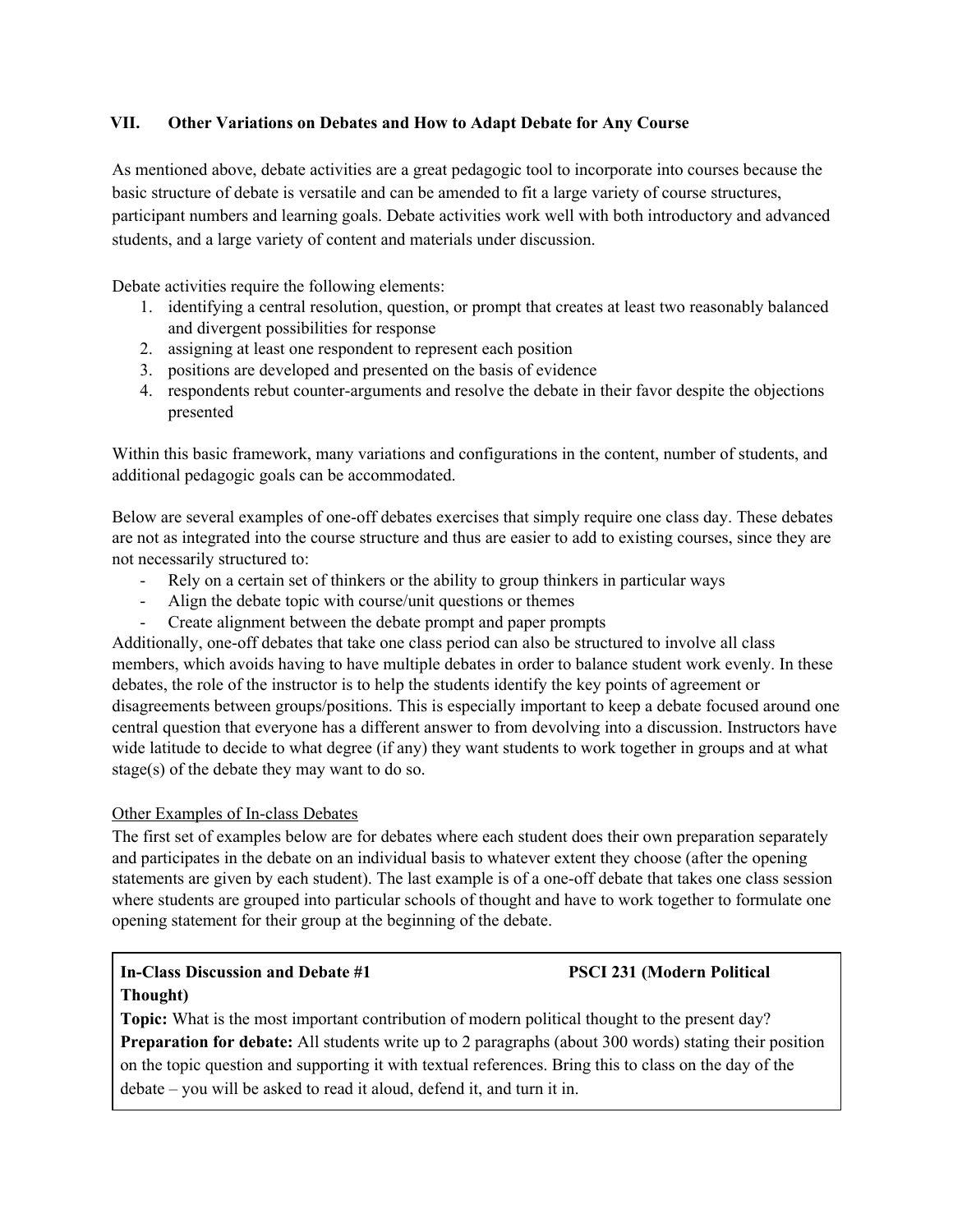## **In-Class Discussion and Debate #2 PSCI 231 (Modern Political Thought)**

**Topic:** Which author's relevance to or criticism(s) of the contemporary world are *most* salient? **Preparation for debate:** All students write up to 2 paragraphs (about 300 words) stating their position on the topic question and supporting it with textual references. Bring this to class on the day of the debate – you will be asked to read it aloud, defend it, and turn it in.

# **In-Class Discussion and Debate #3 PSCI 231 (Modern Political**

### **Thought)**

**Topic:** Make an argument for your assigned author's superiority on one of the following criteria:

- Method of Inquiry and Analysis
- Assessment of Societal Problems
- Proposed Solutions or Remedy to Problems
- Criticisms of Enlightenment/ Prior Thinkers
- Applicability to Today's Political Issues

**Preparation for debate:** Prepare a 150-word opening statement which articulates why/how your assigned author (either Mill or Marx) has a *better* approach to the specific category or questions that you have been assigned *than* the other theorist. Be sure to include at least 1 direct quotation from a text. Bring this to class on the day of the debate – you will be asked to read it aloud, defend it, and turn it in.

## IN-CLASS DEBATE: Political Theory in the International Arena

Each student has been assigned to a group that represents an approach to or theory of International Relations. The groups will debate each other in class on the following central question: **which theory is best at explaining the patterns of events in international relations?**

Each group will have to devise an opening statement at the beginning of class that answers these questions:

1. What are the main tenets of [this group's] approach to IR?

2. How does [this group's] approach to IR explain the patterns of events in international relations?

3. What are the advantages or benefits to approaching IR this way that make it *best (ie better than other groups)* at explaining the patterns of events in international relations?

Groups will have about 5 minutes to collectively decide on these points at the beginning of class in order to formulate an opening statement, but **EACH member of the group should come to class with answers to these questions written out.**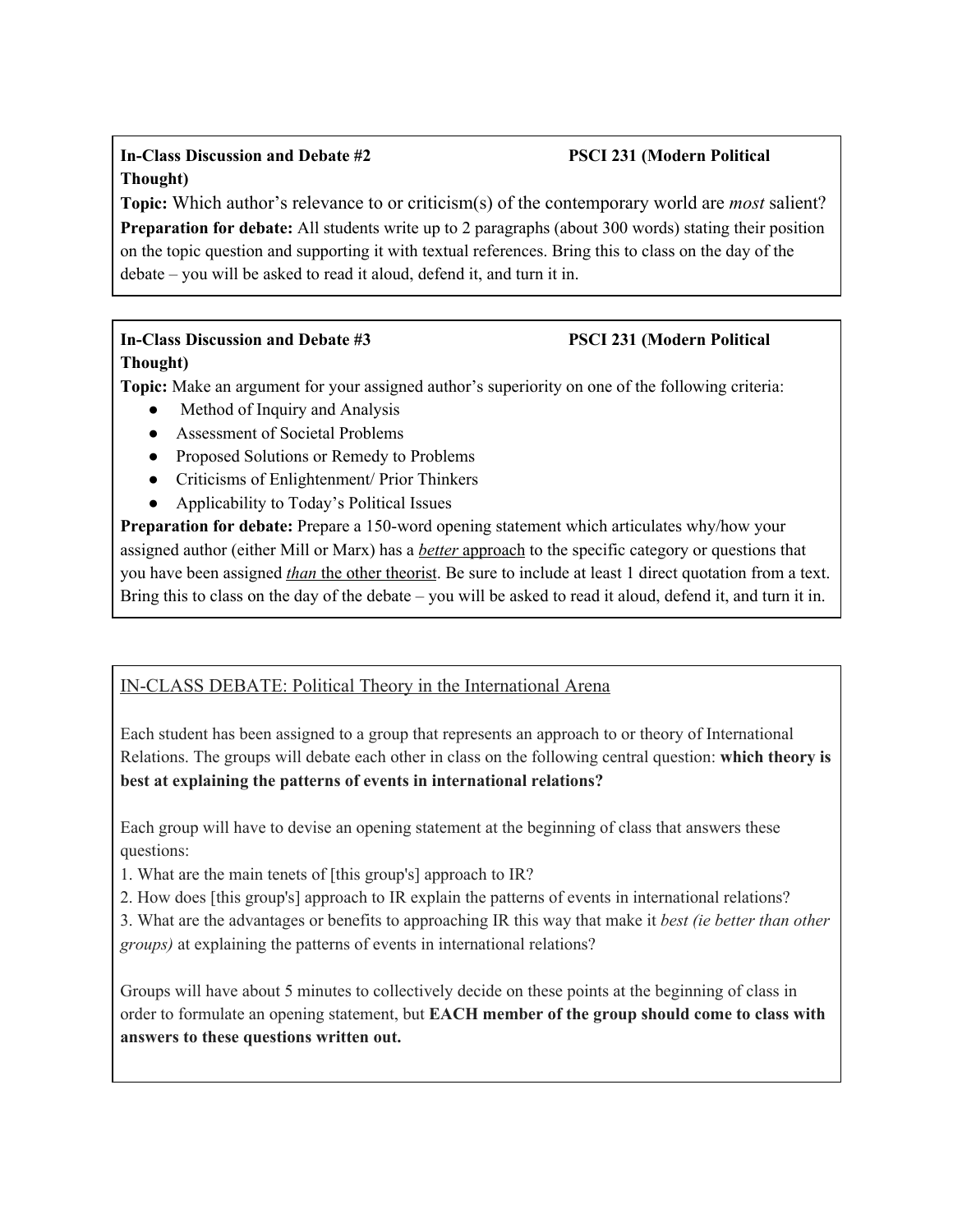The debate will then proceed with each group's 3 minute opening statement given by one person in that group:

| Realist group                 | (student names in this group listed here) |
|-------------------------------|-------------------------------------------|
| Liberal group                 | (student names in this group listed here) |
| English School group          | (student names in this group listed here) |
| Marxist/Critical Theory group | (student names in this group listed here) |
| Post-colonialism group        | (student names in this group listed here) |
| Feminism group                | (student names in this group listed here) |
| Green group                   | (student names in this group listed here) |

Everyone will have 2 minutes to individually brainstorm one argument against one other group that articulates a criticism of that other group's approach (ie why that other group's approach is NOT the best explanation, according to your group's standpoint). Individuals will then share these arguments with the class.

#### IN-CLASS DEBATE

## **Central Question: which theory is best at explaining the patterns of events in international relations?**

|                                          | <b>Realism</b> | Liberalism | English<br><b>School</b> | Marxism/<br><b>Critical</b><br><b>Theory</b> | Post-coloni<br>alist<br><b>Theory</b> | Feminist<br><b>Theory</b> | Green<br><b>Theory</b> |
|------------------------------------------|----------------|------------|--------------------------|----------------------------------------------|---------------------------------------|---------------------------|------------------------|
| Q1: main<br>tenets                       |                |            |                          |                                              |                                       |                           |                        |
| $Q2$ :<br>explanat-<br>ion for<br>events |                |            |                          |                                              |                                       |                           |                        |
| Q3: why is<br>this theory<br>best?       |                |            |                          |                                              |                                       |                           |                        |
| Counter-<br>arguments                    |                |            |                          |                                              |                                       |                           |                        |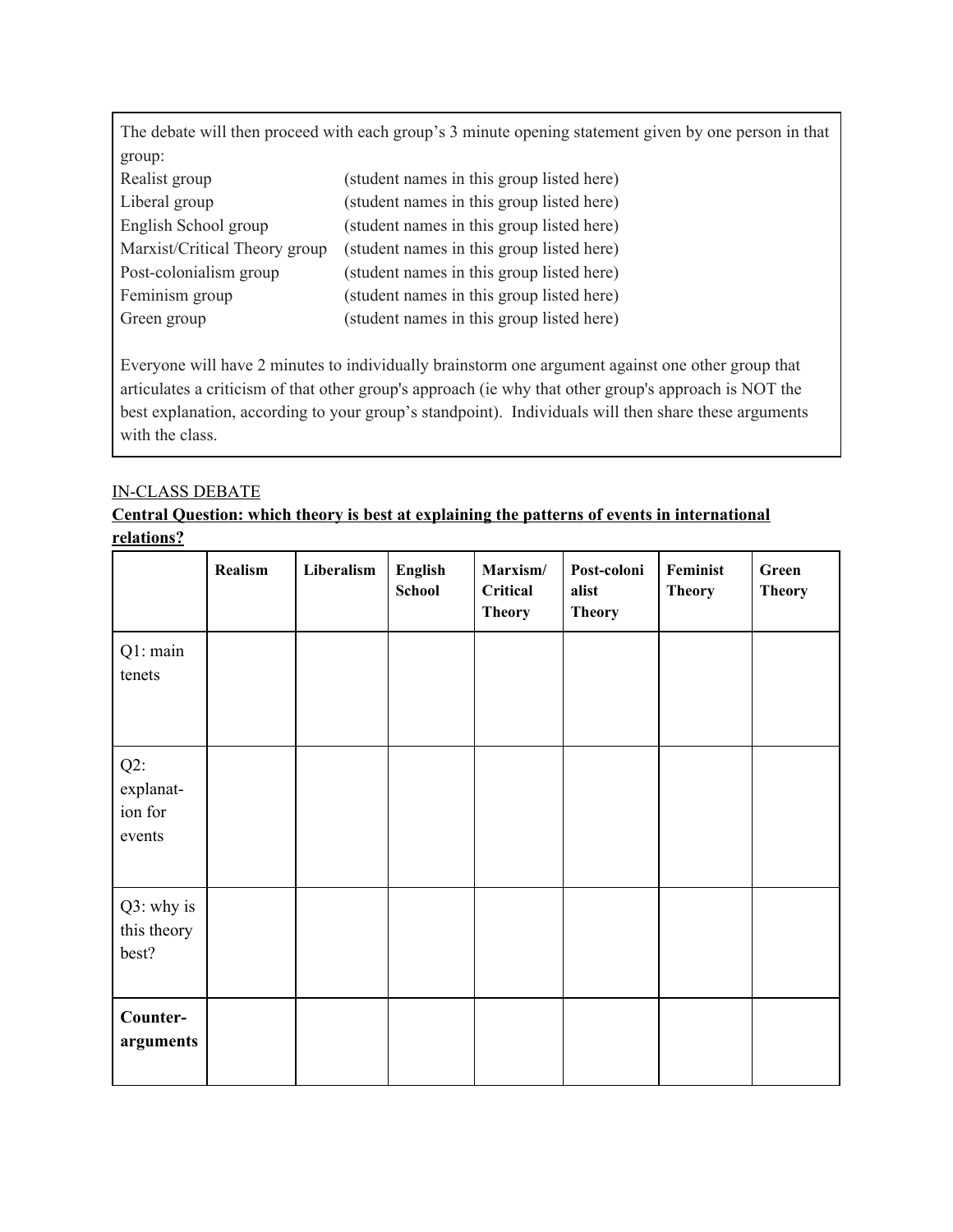#### **B. Starter Pack: Simulations**

#### **I. Goals**

- A. To foster knowledge of texts in the history of political theory
- B. To place those texts into their historical context
- C. Through gameplay to foster depth understanding of the interplay between political ideology and politics
- D. To develop student enthusiasm for and engagement with the problems, complexities, and tensions posed by texts in the history of political theory

#### **II. Resources and Links**

The best way to learn to play a Reacting to the Past game is, simply, to play one in your class. Of course, playing a game requires a good deal of preparation and the fundamental differences with traditional pedagogical approaches may pose a number of barriers for first time instructors. This starter pack is designed to reduce some of these start-up costs and make the pedagogy more accessible. What one should recognize, though, is that Reacting is a plastic pedagogy; that is, the outcomes, class dynamics, and assignments used in a course will evolve according to the pedagogic aims of the instructor. What follows, then, is not a method for applying Reacting in your political theory classroom, but a general guide to help you introduce Reacting to best suit your pedagogical aims in your political theory course.

There are a number of resources available to instructors as you start out or consider introducing Reacting into a political theory course. A few are:

- 1. The Reacting to the Past Game Library. <http://reactingconsortiumlibrary.org/sample-materials> (Membership required. This is a simple process.) Here, you will find an instructor's guide, which a general overview of Reacting, sample grading rubrics, as well as access to Instructor's manuals for each game (see section V for an explanation of the Instructor's manual).
- 2. The Reacting to the Past Faculty Lounge on Facebook. <https://www.facebook.com/groups/reactingfacultylounge/?ref=bookmarks> (Membership Required). This is an excellent community of scholars who are "on call" to answer any and all questions pertaining to the running of the simulations.
- 3. Attend a Reacting conference. At these conferences, the panels consists of playtest of games that are already published or in progress; for instance, if you are interested in teaching *The Threshold of Democracy: Athens in 403 BCE* as a portion of your introduction to political theory course, your classical political thought course, or any other application, a conference would allow you the opportunity to experience the game as a student does and reflect on best practices with other scholars. A list of events can be found here: <https://reacting.barnard.edu/upcoming-events>
- 4. The sample syllabi included here is meant to merely provide some insights concerning how one might choose to integrate Reacting into a political theory course. It is not meant to be dispositive or to limit the number of applications. A full list of role-immersive simulations in the series,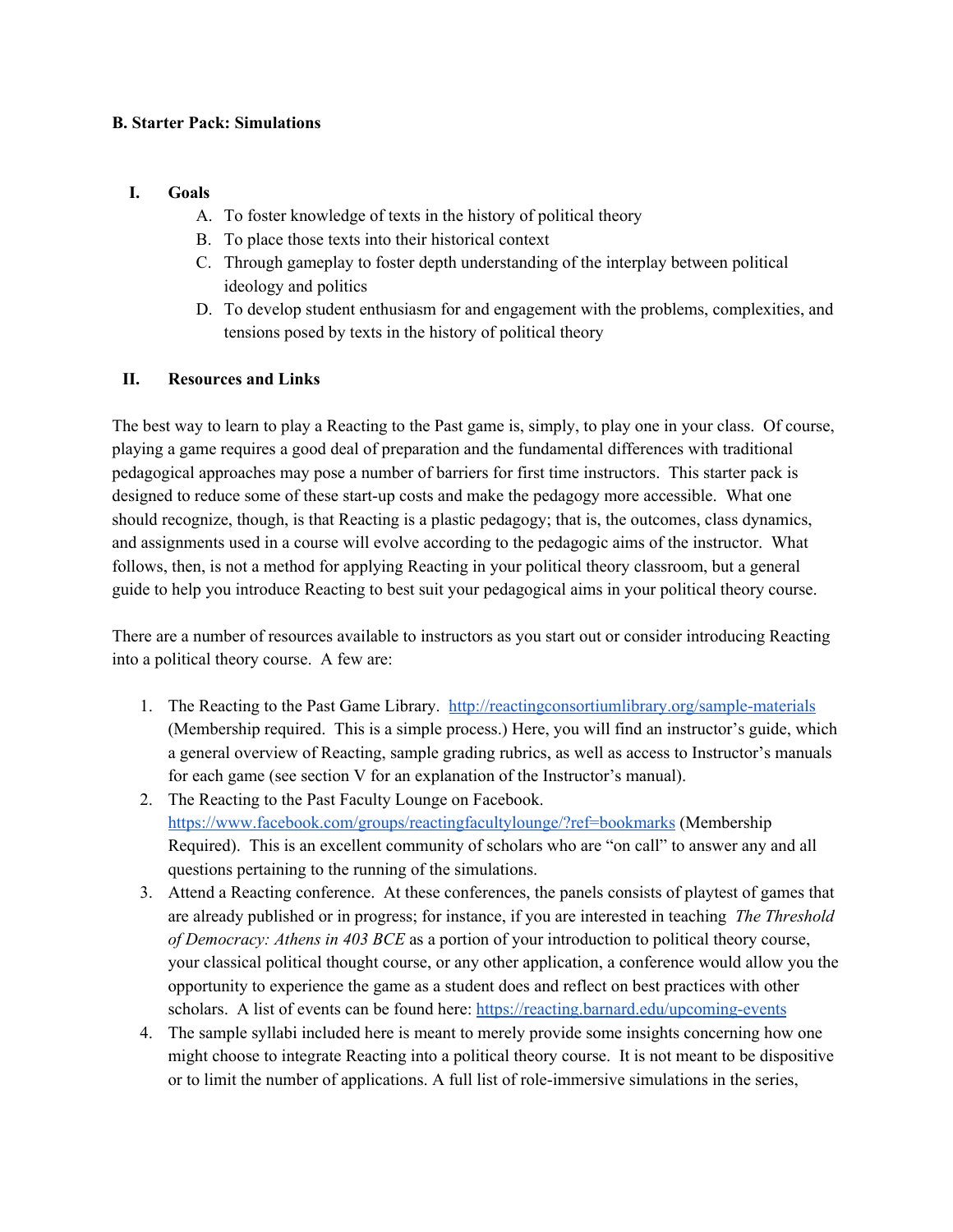which may fit a number of your courses or fit them differently, can be found here: <https://reacting.barnard.edu/curriculum/published-games>

- 5. The Secondary Literature on Reacting to the Past is large and varied. Here are listed sources that offer the primary pedagogical arguments for the positive impacts of the pedagogy and others the offer assessments of its impact in the classroom:
	- a. Mark Carnes. 2014. *Minds on Fire.* (Harvard University Press: Cambridge, MA)
	- b. Joyce, Kathryn E, Andy Lamey, and Noel Martin. ["Teaching Philosophy](http://reacting.barnard.edu/sites/default/files/joyce_lamey_martin_-_teaching_philosophy_through_a_role-immersion_game.pdf) [Through a Role-Immersion Game: Reacting to the Past](http://reacting.barnard.edu/sites/default/files/joyce_lamey_martin_-_teaching_philosophy_through_a_role-immersion_game.pdf)", *Teaching Philosophy,* 41:2 (June 2018), pp175-198. DOI: 10.5840/teachphil201851487
	- c. Buchanan, Thomas C. and Edward Palmer. "[Role immersion in a history](http://reacting.barnard.edu/sites/default/files/joyce_lamey_martin_-_teaching_philosophy_through_a_role-immersion_game.pdf) [course: Online versus face-to-face in Reacting to the Past"](http://reacting.barnard.edu/sites/default/files/joyce_lamey_martin_-_teaching_philosophy_through_a_role-immersion_game.pdf), *Computers & Education*, Vol 108 (May 2018), pp 85-95.
	- d. Albright, Christine L. "[Harnessing Students' Competitive Spirit: Using](http://reacting.barnard.edu/sites/default/files/albright_harnessing_students_competitive_spirit.pdf) [Reacting to the Past to Structure the Introductory Greek Culture Class](http://reacting.barnard.edu/sites/default/files/albright_harnessing_students_competitive_spirit.pdf)" in *The Classical Journal*, Vol. 112, No. 3 (February-March 2017), pp 364-379.
	- e. Weidenfeld, Matthew C. and Kenneth E. Fernandez. "[Does Reacting to](http://www.tandfonline.com/doi/full/10.1080/15512169.2016.1175948) [the Past Increase Student Engagement? An Empirical Evaluation of the](http://www.tandfonline.com/doi/full/10.1080/15512169.2016.1175948) [Use of Historical Simulations"](http://www.tandfonline.com/doi/full/10.1080/15512169.2016.1175948) in *Teaching Political Theory, Journal of Political Science Education (*May 2016), DOI: 10.1080/15512169.2016.1175948.
	- f. Olwell, Russell and Azibo Stevens. "'[I had to double check my thoughts':](http://www.societyforhistoryeducation.org/pdfs/M15_Olwell_and_Stevens.pdf) [How the Reacting to the Past Methodology Impacts First-Year College](http://www.societyforhistoryeducation.org/pdfs/M15_Olwell_and_Stevens.pdf) [Student Engagement, Retention, and Historical Thinking](http://www.societyforhistoryeducation.org/pdfs/M15_Olwell_and_Stevens.pdf)*" in The History Teacher* 48, No. 3 (May 2015), pp 561-572.
	- g. Weston, Anthony. "From Guide on the Side to Impresario with a Scenario" in *College Teaching* 63, No. 3 (June 2015), pp 99-104.
	- h. Burke, Kevin R. "[Roleplaying Music History: Honing General Education](http://www.ams-net.org/ojs/index.php/jmhp/article/view/134) [Skills via 'Reacting to the Past](http://www.ams-net.org/ojs/index.php/jmhp/article/view/134)" in Journal of Music History Pedagogy [S.I.], v. 5, n. 1, p. 1-21, apr. 2014.
	- i. Lazrus, P. K. and G. K. McKay, "The *Reacting to the Past Pedagogy* and Engaging the First Year Student", in J. E. Groccia (Ed.), L. Cruz (assoc. Ed.) *[To Improve the Academy:](http://www.wiley.com/WileyCDA/WileyTitle/productCd-1118746430.html) [Resources for Faculty, Instructional, and](http://www.wiley.com/WileyCDA/WileyTitle/productCd-1118746430.html) [Organizational Development](http://www.wiley.com/WileyCDA/WileyTitle/productCd-1118746430.html)*. Colorado: POD (Professional and Organizational Development network). San Francisco: Jossey Bass 2013, pp 315-416.
	- j. Henderson, David E. and Susan K. Henderson. "Challenging the Food Pyramid - A Reacting to the Past Simulation Game for Chemistry and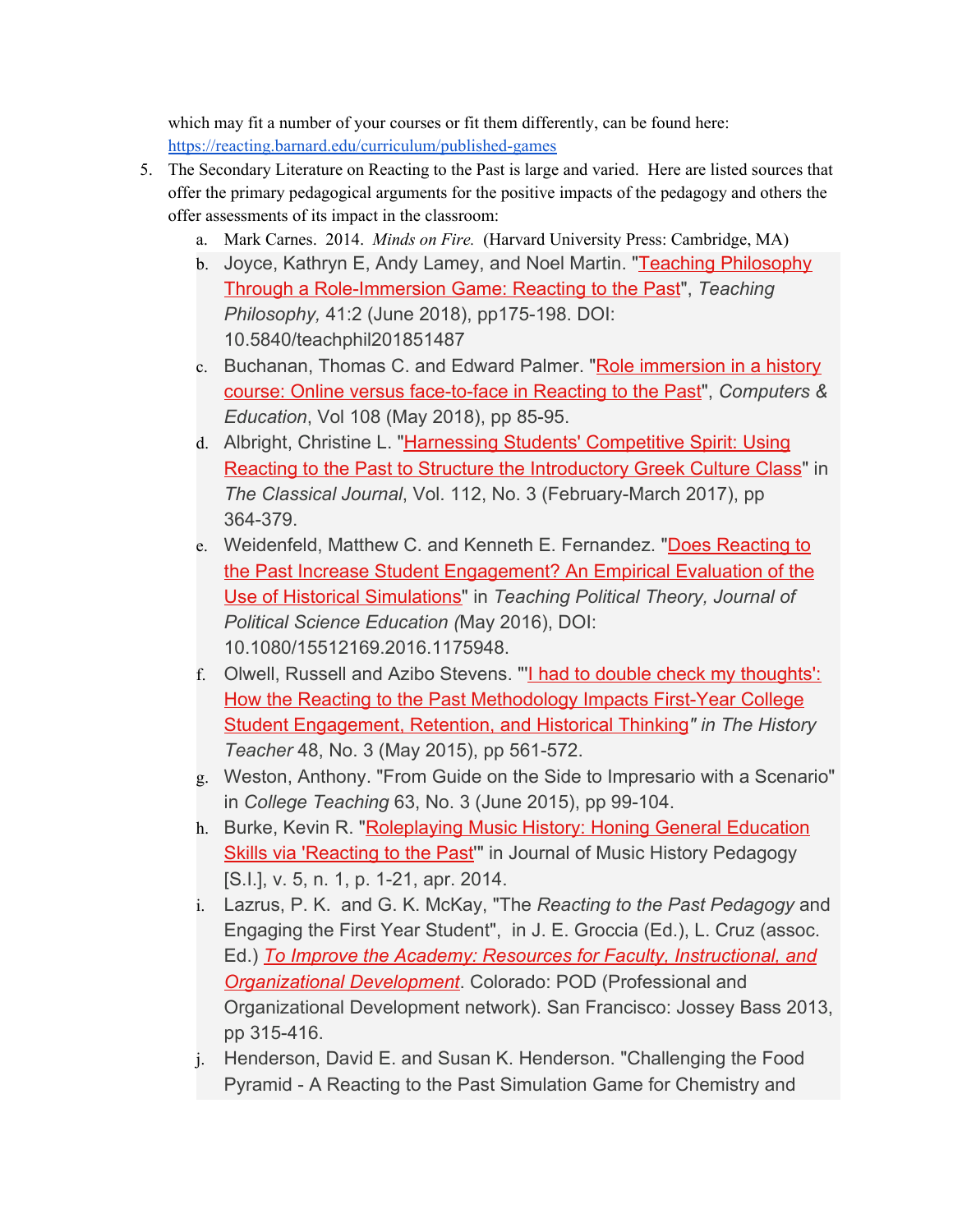Nutrition Courses." in Keith Symcox, ed., *Using Food to Stimulate Interest in the Chemistry Classroom*, ACS Symposium Series, American Chemical Society, Washington, DC, 2013.

- k. Gorton, William and Jonathan Havercroft. ["Using Historical Simulations to](http://www.tandfonline.com/doi/abs/10.1080/15512169.2012.641399) [Teach Political Theory."](http://www.tandfonline.com/doi/abs/10.1080/15512169.2012.641399) *Journal of Political Science Education* 8, No. 1 (Jan 2012): 50-68.
- l. Burney, John, Richard Gid Powers, and Mark Carnes. ["Reacting to the](https://reacting.barnard.edu/about/special-initiatives/fresh-thinking) [Past: A New Approach to Student Engagement and to Enhancing General](https://reacting.barnard.edu/about/special-initiatives/fresh-thinking) [Education."](https://reacting.barnard.edu/about/special-initiatives/fresh-thinking) White Paper Report submitted to the Teagle Foundation, 2010.
- m. Kelly, Kathleen A. ["A Yearlong General Education Course Using "Reacting](http://ijl.cgpublisher.com/product/pub.30/prod.2496) [to the Past" Pedagogy to Explore Democratic Practice."](http://ijl.cgpublisher.com/product/pub.30/prod.2496) *International Journal of Learning 16.11* (2009): 147-55.
- n. Lightcap, Tracy. ["Creating Political Order: Maintaining Student](http://journals.cambridge.org/action/displayIssue?jid=PSC&volumeId=42&issueId=01) [Engagement through](http://journals.cambridge.org/action/displayIssue?jid=PSC&volumeId=42&issueId=01) *[Reacting to the Past](http://journals.cambridge.org/action/displayIssue?jid=PSC&volumeId=42&issueId=01)*[."](http://journals.cambridge.org/action/displayIssue?jid=PSC&volumeId=42&issueId=01) *PS: Political Science and Politics* (2009), 42: 175-179.
- o. Stroessner, Steven J., Laurie Susser Beckerman, and Alexis Whittaker. "All the World's a Stage? Consequences of a Role-Playing Pedagogy on Psychological Factors and Writing and Rhetorical Skill in College Undergraduates."*[Journal of Educational Psychology](http://www.apa.org/journals/edu/)* 101 (2009), 605–620.
- p. Anderson, Carl A. and T. Keith Dix. "Reacting to the Past' and the [Classics Curriculum: Rome in 44 BCE."](http://classicaljournal.org/Anderson%20Dix.pdf) *Classical Journal* 103.4 (2008), 449-55.
- q. Henderson, David E. ["Implementing Methodological Secularism: The](http://www.scribd.com/doc/17326661/Implementing-Methodological-Secularism-The-Teaching-and-Practice-of-Science-in-Contentious-Times) [Teaching and Practice of Science in Contentious Times,"](http://www.scribd.com/doc/17326661/Implementing-Methodological-Secularism-The-Teaching-and-Practice-of-Science-in-Contentious-Times) in *Secularism & Science in the 21st Century* (2008).
- r. Higbee, Mark D. ["How Reacting to the Past Games 'Made Me Want to](http://commons.emich.edu/sotl/vol2/iss1/4/) [Come to Class and Learn': An Assessment of the Reacting Pedagogy."](http://commons.emich.edu/sotl/vol2/iss1/4/) In Jeffrey L. Bernstein, ed., *Making Learning Visible: The Scholarship of Learning at EMU.* Ypsilanti, MI: Eastern Michigan University, 2008.
- s. Porter, Adam."Role-Playing and Religion: Using Games to Educate Millenials." *Teaching Theology & Religion* 11, No. 4. (2008), 230-235.
- t. Davison, Ann and Sue Lantz Goldhaber. "Integration, Socialization, Collaboration: Inviting Native and Non-Native English Speakers into the Academy Through 'Reacting to the Past'", in *Reclaiming the Public University: Conversations on General & Liberal Education* (2007).
- u. Hughes, Amy E., Jill Stevenson, and Mikhail Gershovich. "Community through Discourse: Reconceptualizing Introduction to Theatre." *Theatre Topics*, Vol. 16, No. 1 (March 2006).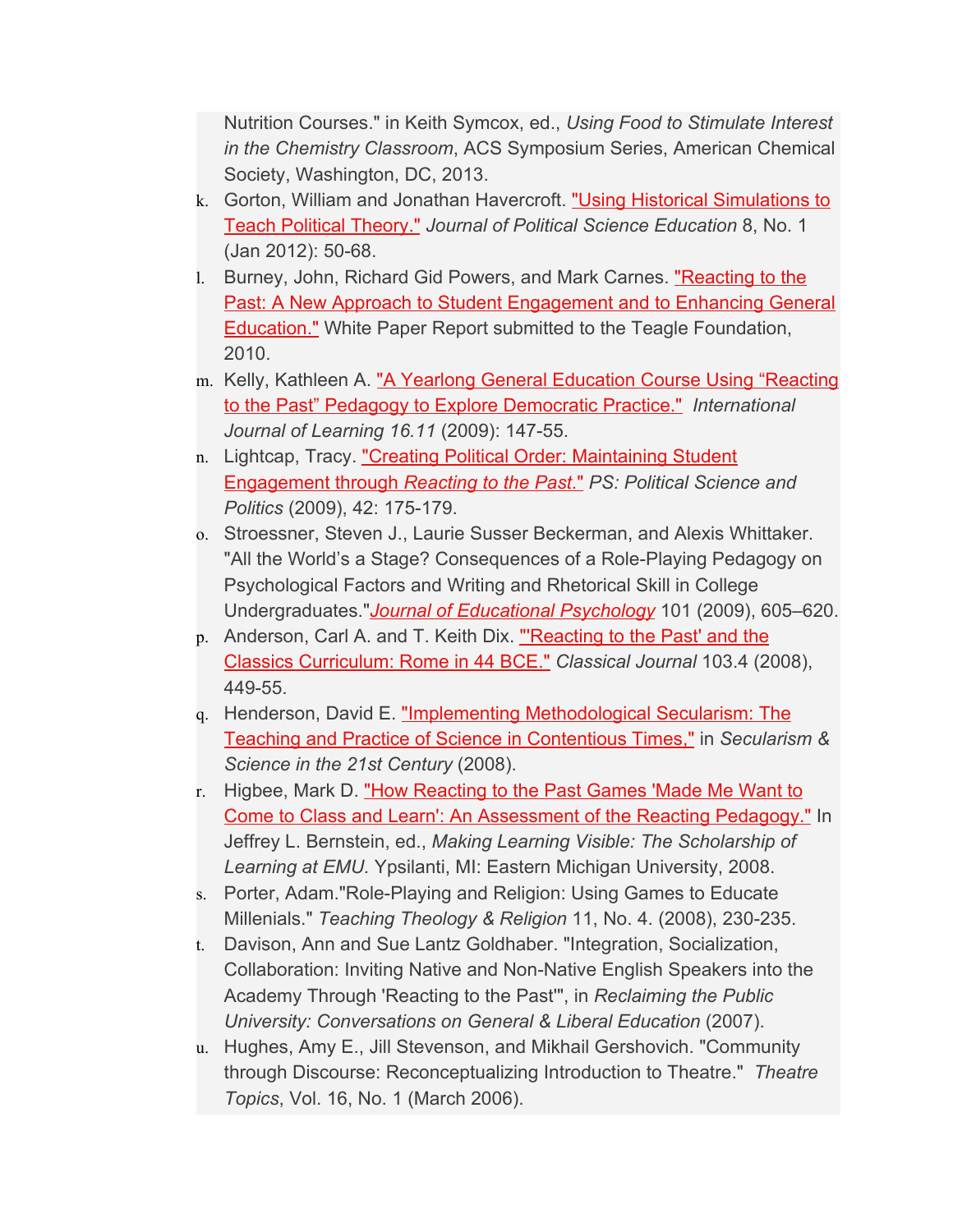- v. Lee, Joseph Tse-Hei. "Teaching Nonviolence in Times of War." *Academic Exchange Quarterly* 9, no. 2 (Summer 2005): 240-245.
- w. Popiel, Jennifer J. [Review:](http://www.h-france.net/vol5reviews/popiel.html) *[Rousseau, Burke, and Revolution in France,](http://www.h-france.net/vol5reviews/popiel.html) [1791.](http://www.h-france.net/vol5reviews/popiel.html) H-France Review* Volume 5 (August 2005), No. 84.
- x. Slater, Niall W. ["](http://liberalarts.wabash.edu/cila/displayStory_print.cfm?news_ID=2511)[Re-Inventing the Trivium: Debate, Dialogue--and](http://www.liberalarts.wabash.edu/lao-5-5-debate-dialogue-empath/) [Empathy."](http://www.liberalarts.wabash.edu/lao-5-5-debate-dialogue-empath/) LiberalArtsOnline Volume 5, Number 5, May 2005.

#### **III. Class Parameters/Things to consider**

All instructors who consider using a Reacting simulation in their course will require certain materials that make playing the game possible.

First, instructors will need to think about which text or texts will be central to their course and, in turn, the simulation they wish to run. After all, political theorists share a common concern for texts and the centrality of the ideas and arguments presented by those texts. The first consideration is what texts, authors, or ideas you hope to teach through Reacting. This choice begins a hermeneutic circle in which the choice of game may be obvious - for instance, *The Threshold of Democracy* relies on *The Republic* as its central text - or may require a more creative use of the game. This circle continues through multiple playings of a game (should you choose to use the pedagogy again, many instructors do), where you will edit the game or the texts you place at its center according to your own goals.

Second, once you have selected a game, you will need to select a student gamebook. These are available through Norton or UNC. The gamebooks introduce students to the subject matter, the historical setting, the rules of the game, and contain many primary sources that will inform the research and writing that are at the heart of Reacting. Instructors should read these gamebooks before playing the game.

Third, instructors will new the "Instructor's Manual" for the simulation selected. These are available through the Reacting to the Past Game Library: <http://reactingconsortiumlibrary.org/published-games> The Instructor's manual provides the How To guide for running the simulation, secondary sources to consider to prepare, a sense of the general dynamics and expected outcome of the game, and a guide for debriefing the game.

Finally, instructors will need to obtain the roles for the game through the Game Library: <http://reactingconsortiumlibrary.org/published-games> These roles are the crucial factor in the game, as they assign students their character throughout the game, their individual assignments, and their victory objectives. Instructors, most likely, will not be able to read all of these roles before a game is played, but they will be important to have on hand as you consult with students throughout the module.

The next section is intended to provide some practical advice to instructors who are looking to integrate the simulation into their courses.

#### **IV. Additional Elements of Simulations as a Pedagogic Tool**